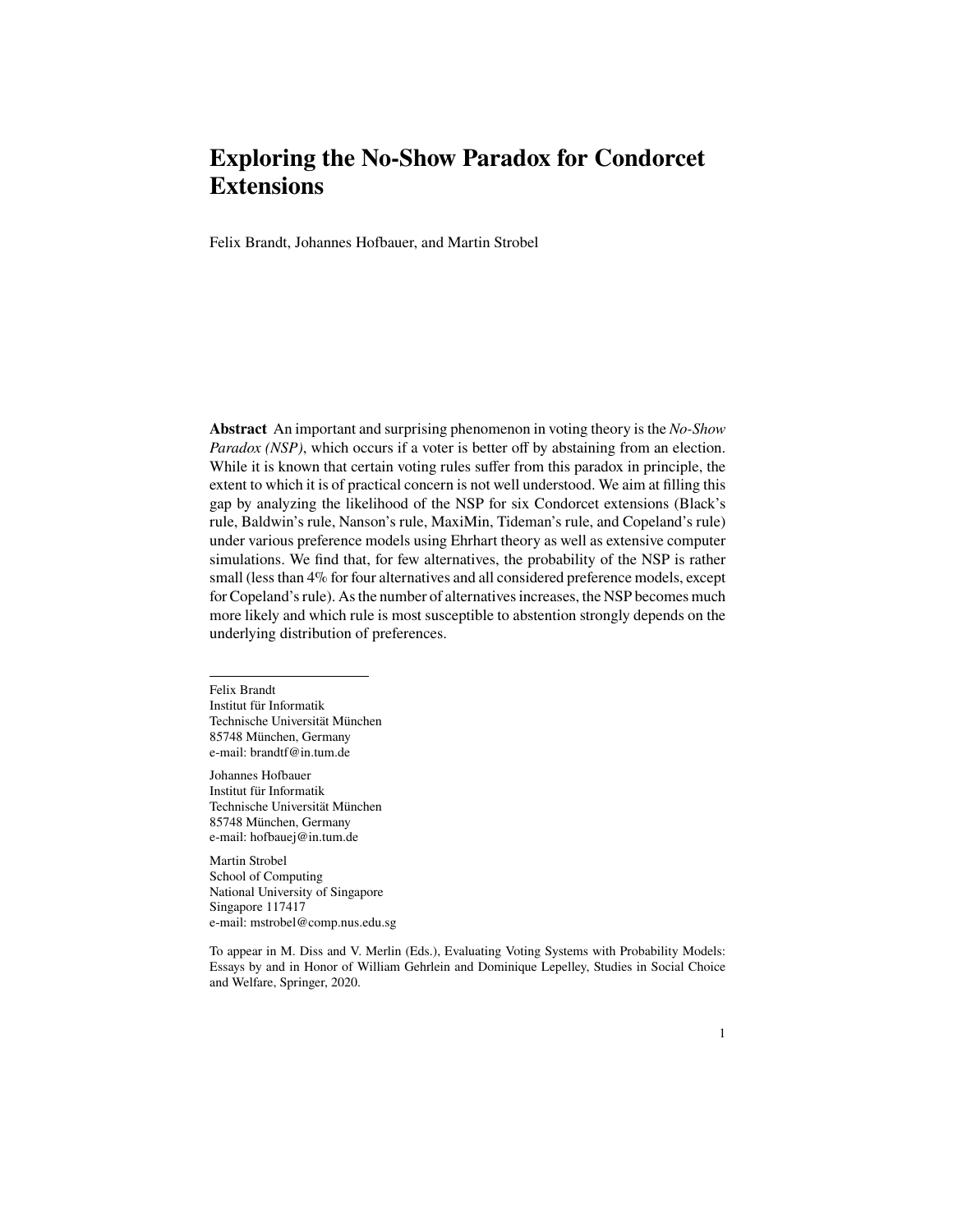# **1 Introduction**

Voting theory has shown that every voting rule can result in outcomes that seem undesirable. An important research question is how often these phenomena—known as voting paradoxes—occur and how relevant they are for real-world elections. In this chapter, we employ sophisticated analytical and experimental methods to assess the frequency of the No-Show Paradox (NSP), which occurs if a voter is better off by abstaining from an election (Fishburn and Brams, 1983). The question we address goes back to Fishburn and Brams (1983), who write that "although probabilities of paradoxes have been estimated in other settings, we know of no attempts to assess the likelihoods of the paradoxes of preferential voting discussed above, and would propose this as an interesting possibility for investigation. Is it indeed true that serious flaws in preferential voting such as the No-Show Paradox [...] are sufficiently rare as to cause no practical concern?" It is well-known that all Condorcet extensions, a large class of attractive voting rules, suffer from the NSP and this is often used as an argument against Condorcet extensions. Our analysis covers six Condorcet extensions: Black's rule, Baldwin's rule, Nanson's rule, MaxiMin, Tideman's rule, and Copeland's rule.

In principle, quantitative results on voting paradoxes can be obtained via three different approaches. The analytical approach uses theoretical models to quantify paradoxes based on certain assumptions about the voters' preferences such as the *impartial anonymous culture (IAC)* model, in which every anonymous preference profile is equally likely. Analytical results usually tend to be quite hard to obtain and are limited to simple—and often unrealistic—assumptions. The experimental approach uses computer simulations based on underlying stochastic models of how the preference profiles are distributed. Experimental results have less general validity than analytical results, but can be obtained for arbitrary distributions of preferences. Finally, the empirical approach is based on evaluating real-world data to analyze how frequently paradoxes actually occur or how frequently they would have occurred if certain voting rules had been used for the given preferences. Unfortunately, only very limited real-world data for elections is available.

We analytically study the NSP under the assumption of IAC via *Ehrhart theory*, which goes back to the French mathematician Eugène Ehrhart (Ehrhart, 1962). The idea of Ehrhart theory is to model the space of all preference profiles as a discrete simplex and then count the number of integer points inside of the polytope defined by the paradox in question. The number of these integer points can be described by so-called quasi- or Ehrhart-polynomials, which can be computed with the help of computers. The computation of the quasi-polynomials that arise in our context is computationally very demanding, because the dimension of the polytopes grows super-exponentially in the number of alternatives and was only made possible by recent advances of the computer algebra system Normaliz (Bruns et al., 2019a). We complement these results by very elaborate simulations using four common preference models in addition to IAC (IC, urn, spatial, and Mallows). In contrast to existing results, our analysis goes well beyond three alternatives.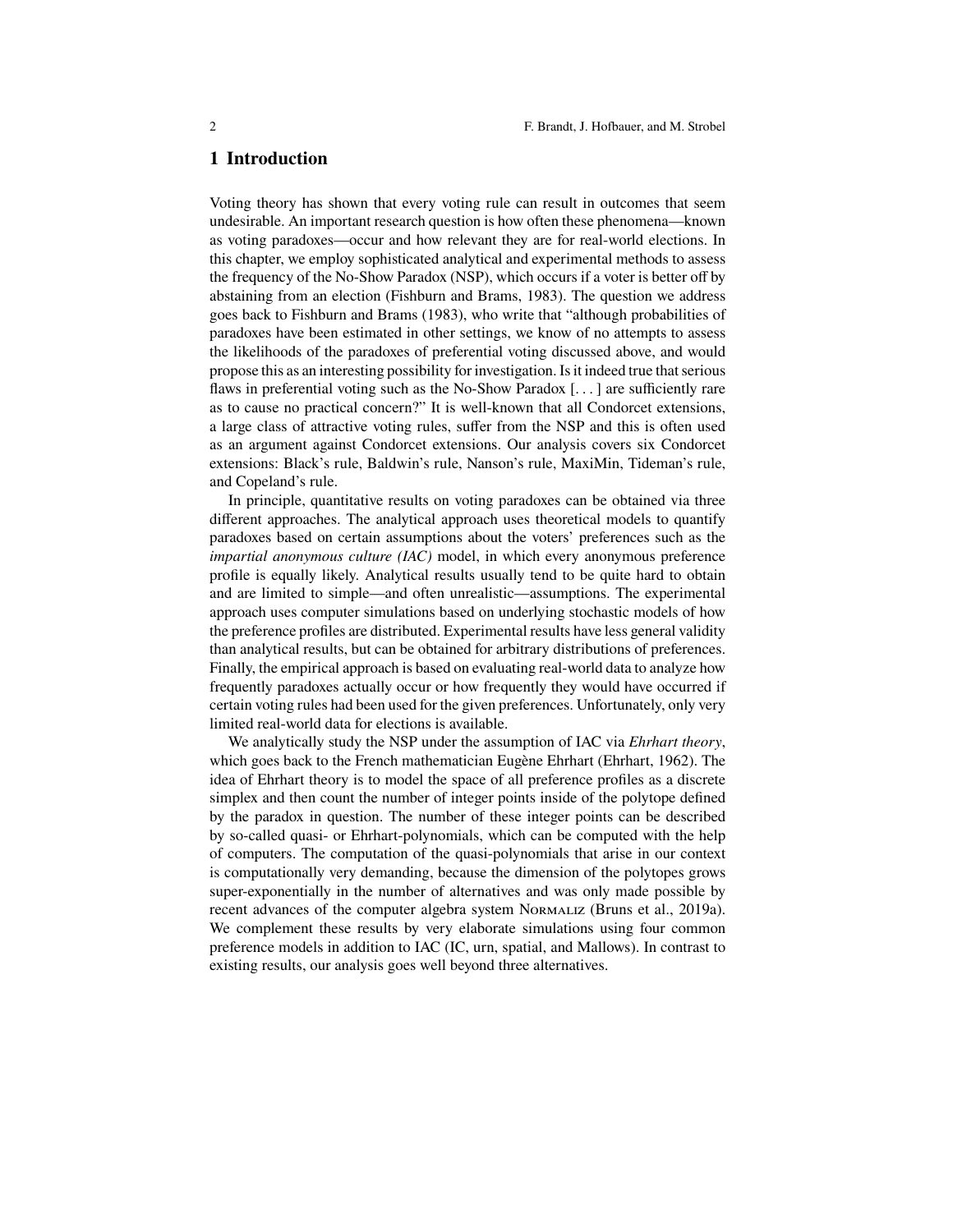## **2 Related Work**

The NSP was first observed by Fishburn and Brams (1983) for a voting rule called *single-transferrable vote (STV)*. Moulin (1988) later proved that all Condorcet extensions are prone to the NSP; the corresponding bound on the number of voters was recently tightened by Brandt et al. (2017). Similar results were obtained for weak preferences and stronger versions of the paradox (Pérez, 2001; Duddy, 2014). The NSP was also transferred to other settings including set-valued voting rules (see, e.g., Jimeno et al., 2009; Pérez et al., 2010; Pérez et al., 2015; Brandl et al., 2019a), probabilistic voting rules (see, e.g., Brandl et al., 2015, 2019b) and random assignment rules (Brandl et al., 2017).1

The frequency of the NSP was first studied by Ray (1986), who, in line with Fishburn and Brams's classic paper, analyzed situations where STV can be manipulated in elections with three alternatives. A similar goal was pursued by Lepelley and Merlin (2000) who quantified occurrences of the NSP assuming preferences are distributed according to IC or IAC. However, in contrast to the present approach, Lepelley and Merlin employed different statistical techniques to estimate the likelihood of multiple variants of the paradox and focused on score-based runoff rules in elections with three alternatives. In a recent paper, this setting was revisited by Kamwa et al. (2018) who focused on *single-peaked* preferences, where alternatives can be ordered on a one-dimensional axis and voters' preferences are determined by proximity to their optimal point on this axis. Under this assumption, they found that multiple scoring runoff rules do not suffer from any variant of the NSP while for others, e.g., plurality runoff, the probabilities of a paradox to occur are significantly lower compared to the unrestricted domain.

The general idea to quantify voting paradoxes via IAC has been around since the formal introduction of this preference model by Gehrlein and Fishburn (1976) (see, e.g., Lepelley et al., 1996; Le Breton et al., 2016; Lepelley et al., 2018). Still, it took a good 30 years until the connection to Ehrhart theory (Ehrhart, 1962) was established by Lepelley et al. (2008). We refer to Gehrlein and Lepelley (2011, 2017) for a more profound explanation of all details and an overview of results subsequently achieved (see also, e.g., Wilson and Pritchard, 2007; Schürmann, 2013; Le Breton et al., 2016). The step from three to four alternatives, i.e., from six to 24 dimensions, was only made possible through recent advances in computer algebra systems by De Loera et al. (2012) and Bruns and Söger (2015). Brandt et al. (2016b) used a framework similar to ours to study the frequency of two single-profile paradoxes (the Condorcet Loser Paradox and the Agenda Contraction Paradox). In a recent paper, Bruns et al. (2019b) also made use of the possibility to analyze situations with four alternatives and looked at the Condorcet efficiency of plurality and plurality with runoff as well as the structure of majority graphs and varying Borda paradoxes.

Plassmann and Tideman (2014) conducted computer simulations for various voting rules and paradoxes under a modified spatial model in the three-alternative

<sup>1</sup> Interestingly, when considering set-valued or probabilistic voting rules, there are Condorcet extensions immune to the NSP under suitable assumptions (Brandl et al., 2019a,b).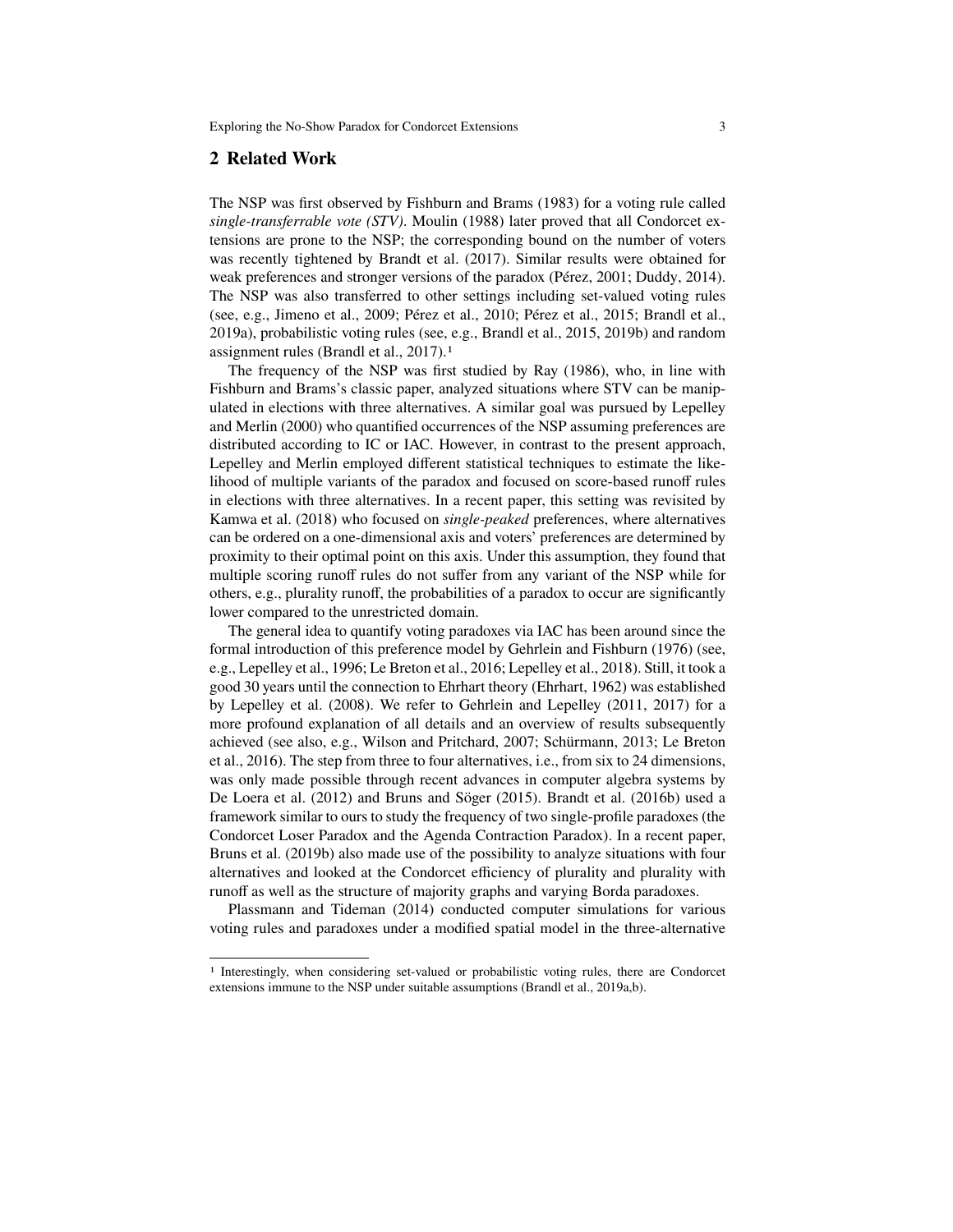case. To the best of our knowledge, this is—apart from Brandt et al. (2016b) and Bruns et al. (2019b)—the only study of Condorcet extensions from a quantitative angle.

## **3 Preliminaries**

Let A be a set of m alternatives and  $N = \{1, \ldots, n\}$  a set of voters. We assume that every agent  $i \in N$  is endowed with a preference relation  $\succ_i$  over the alternatives A. More formally,  $\succ_i$  is a complete, asymmetric and transitive binary relation,  $\epsilon_i \in A \times A$ , which gives a strict ranking over the alternatives. If  $x \succ_i y$ , we say that  $i$  prefers  $x$  to  $y$ .

A *preference profile*  $>$  is a tuple consisting of one preference relation per voter, i.e.,  $> = (\succ_1, \ldots, \succ_n)$ . By  $\succ_{-i}$  we denote the preference profile resulting of voter *i* abstaining the election,  $\succ_{-i} = (\succ_1, \ldots, \succ_{i-1}, \succ_{i+1}, \ldots, \succ_n)$ . For most purposes, however, the ordering within the tuple of preference relations is irrelevant and one can alternatively consider multisets of preference relations, so-called *anonymous preference profiles*.

For two alternatives  $x, y \in A$  and a preference profile  $\gt$  we define the *majority margin*  $g_{xy}(>)$  as

$$
g_{xy}(\succ)=|\{i\in N\colon x\succ_i y\}|-|\{i\in N\colon y\succ_i x\}|.
$$

Whenever  $>$  is clear from the context we only write  $g_{xy}$ . A *voting rule* is a function f mapping a preference profile > to a single alternative,  $f(\geq) \in A$ .

## **3.1 Condorcet Extensions**

Alternative  $x \in A$  is a *Condorcet winner* if it beats all other alternatives in pairwise majority comparisons, i.e.,  $g_{xy} > 0$  for all  $y \in A \setminus \{x\}$ . Similarly, x is a *weak Condorcet winner* if it beats or ties all other alternatives, i.e.,  $g_{xy} \ge 0$  for all  $y \in A$ . If a voting rule always selects the Condorcet winner whenever one exists, it is called a *Condorcet extension*. A *weak Condorcet extension* returns a weak Condorcet winner whenever (at least) one exists. Clearly, every weak Condorcet extension is a Condorcet extension. A wide variety of Condorcet extensions has been studied in the literature (see, e.g., Fishburn, 1977; Brandt et al., 2016a). In this chapter, we consider six Condorcet extensions: Black's rule, Baldwin's rule, Nanson's rule, MaxiMin, Tideman's rule, and Copeland's rule. The main criteria for selecting these rules were *discriminability* (in order to minimize the influence of lexicographic tie-breaking), *simplicity* (to allow for Ehrhart analysis and because voters generally prefer 'simpler'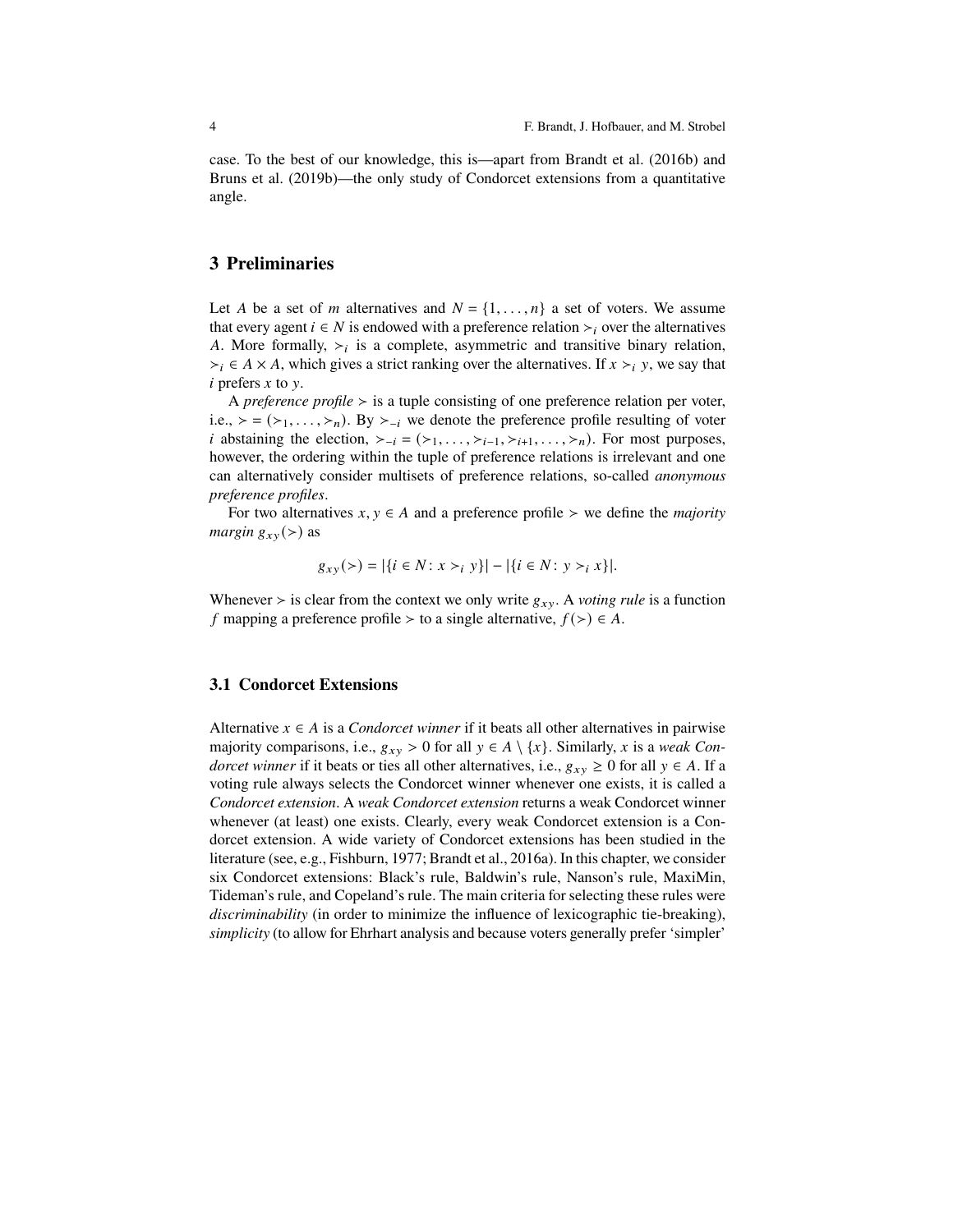rules), and *efficient computability* (to enable rigorous and comprehensive simulations).2 In the following, we briefly define the rules.

*Black's rule* (Black, 1958) selects the Condorcet winner whenever one exists and otherwise returns a winner according to Borda's rule, where each voter assigns  $m-1$ points to his most preferred alternatives,  $m - 2$  points to his second most preferred alternative, etc., and an alternative with highest accumulated score wins (Borda's rule itself is no Condorcet extension). For the formal definition below, we use affinely equivalent Borda scores based on majority margins.

$$
f_{\text{Black}}(>) \in \begin{cases} x & \text{if } x \text{ is a Condorcet winner in} > \\ \arg \max_{x \in A} \sum_{y \in A} g_{xy} & \text{otherwise.} \end{cases}
$$

*Baldwin's rule* (Baldwin, 1926) proceeds in multiple rounds. In each round, we drop all alternatives with the lowest Borda score and then continue with the reduced preference profile, which is used to calculate updated scores. If multiple—but not all—alternatives are tied last, we delete all of them. Baldwin's rule chooses one of the alternatives that remains when no more alternative can be removed.

*Nanson's rule* (Nanson, 1883; Niou, 1987) is similar to Baldwin's rule in so far as it also focuses on the Borda scores and gradually eliminates alternatives. However, in contrast to before, we now remove all alternatives with average or below-average Borda score in every round. Nanson's rule returns an alternative out of those that remain when all alternatives have identical score.

The *MaxiMin* rule (Black, 1958), which is also known as the Simpson-Kramer method (Simpson, 1969; Kramer, 1977), looks at the worst pairwise majority comparison for each alternative. It then returns an alternative with maximal such score, formally

$$
f_{\text{MaxiMin}}(\gt) \in \arg \max_{x \in A} \min_{y \in A \setminus \{x\}} g_{xy}.
$$

*Tideman's rule* (Tideman, 1987) focuses on the sum of all pairwise majority defeats. It yields an alternative where this sum is closest to zero in terms of absolute value, i.e.,

$$
f_{\text{Tideman}}(\gt) \in \arg \max_{x \in A} \sum_{y \in A} \min(0, g_{xy}).^3
$$

*Copeland's rule* (Copeland, 1951) only relies on the signs of the majority margins. It chooses an alternative where the number of majority wins plus half the number of majority draws is maximal:

$$
f_{\text{Copeland}}(>) \in \underset{x \in A}{\text{arg max}} |\{ y \in A : g_{xy} > 0 \}| + 1/2 |\{ y \in A : g_{xy} = 0 \}|
$$

<sup>2</sup> Note that other discriminating Condorcet extensions such as Kemeny's rule, Dodgson's rule, and Young's rule are NP-hard to compute (see, e.g., Brandt et al., 2016a).

<sup>3</sup> Tideman's rule is arguably the least well-known voting rule presented here. It was proposed to efficiently approximate Dodgson's rule and is not to be confused with *ranked pairs* which is sometimes also called Tideman's rule. Also note that the 'dual' rule returning alternatives for which the sum of weighted pairwise majority *wins* is maximal is not a Condorcet extension.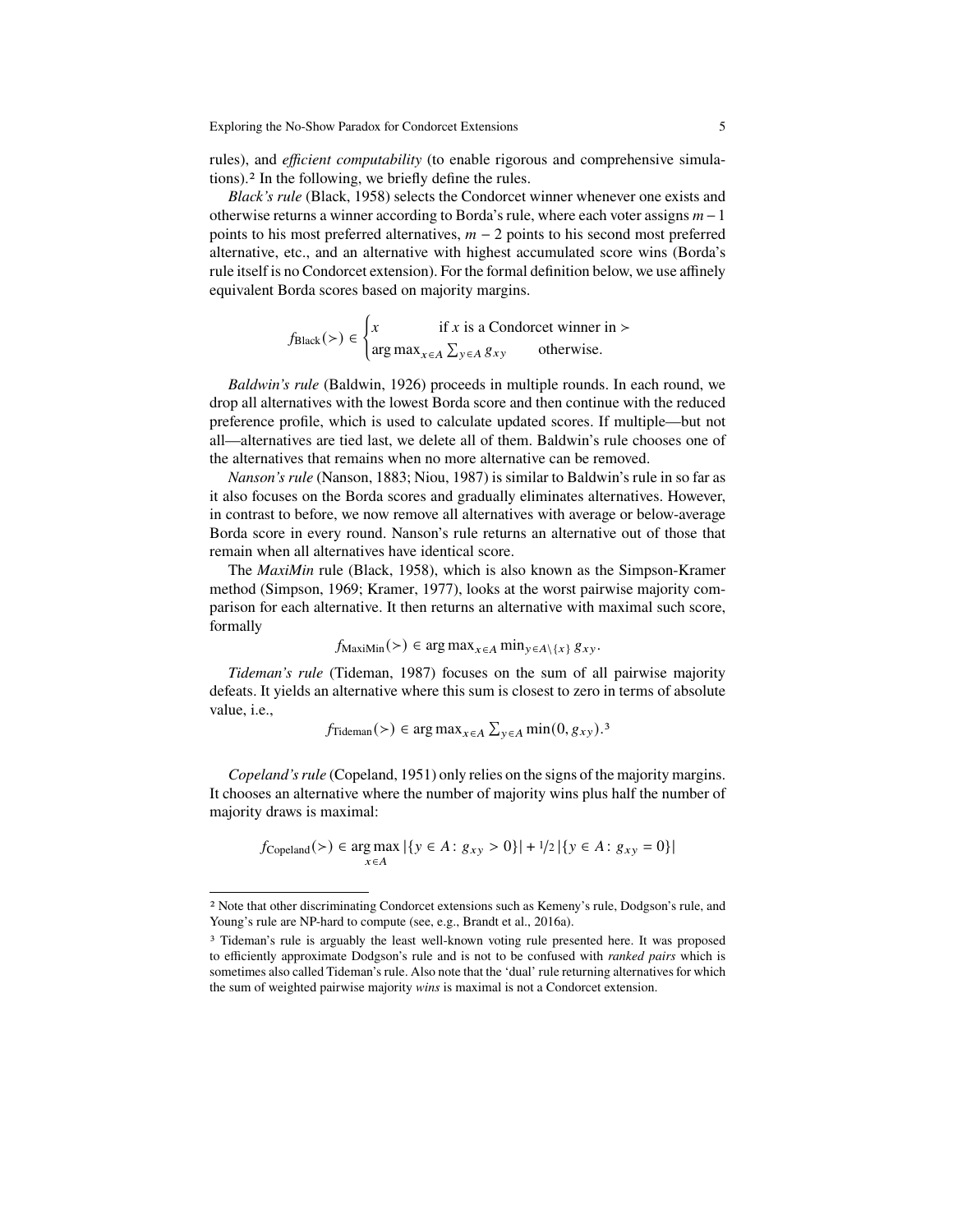In order to obtain well-defined voting rules we employ alphabetic tie-breaking for all rules defined above. Note that the actual tie-breaking ordering does not influence our results as long as this ordering is fixed. This is not the case if we would allow for tie-breaking based on the preference profile or the choice set. All presented voting rules can be computed in polynomial time and do not rely on the exact preference profile  $\triangleright$  but only on the majority margins that can conveniently be represented by a skew-symmetric matrix or a weighted directed graph.

In order to illustrate these definitions, consider an example with seven voters and four alternatives given by the preference profile and the matrix of pairwise majority margins below. The preference profile is given as a table where a column with header  $k$  represents a group of  $k$  voters with preferences given in decreasing order.

| 3 3 1                | $a \quad b \quad c \quad d$                                                                                                    |
|----------------------|--------------------------------------------------------------------------------------------------------------------------------|
| a d b                | $(g_{xy})_{x,y\in A}=\begin{matrix}a\\b\\c\\d\end{matrix}\begin{pmatrix}0&-1&1&-1\\1&0&-5&1\\-1&5&0&-1\\1&-1&1&0\end{pmatrix}$ |
| $c\ c\ d$            |                                                                                                                                |
| $b\;b\;a$<br>$d$ a c |                                                                                                                                |

In the absence of a Condorcet winner, Black's rule relies on the Borda scores which can be computed to be  $s(>) = (10, 9, 12, 11)$  or, affinely equivalent,  $(-1, -3, 3, 1)$ when determining them based on the majority margins only. Hence,  $f_{Black}(\ge) = c$ .

Having the lowest Borda score,  $b$  consequently is the first alternative to be eliminated when applying Baldwin's rule. After dropping  $c$  next, we have a strict majority in favor of d against a and thus  $f_{\text{Baldwin}}(>) = d$ .

In the first round of Nanson's rule, we eliminate  $a$  and  $b$  since both alternatives have a Borda score which is below average. Thereafter, we obtain a strict majority for *d* against *c*, meaning *d* has higher Borda score and it follows  $f_{\text{Nanson}}(>) = d$ .

For MaxiMin, we analyze all alternatives' worst pairwise majority comparison and see that  $a, c$ , and  $d$  are tied with  $-1$ . Due to alphabetic tie-breaking we have  $f_{\text{MaxiMin}}(>) = a$ .

Tideman's rule counts the sum of all pairwise majority defeats, which we find to be 2, 5, 2, and 1 for a, b, c, and d, respectively. The alternative with minimal sum is chosen, hence,  $f_{\text{Tideman}}(>) = d$ .

Lastly, Copeland's rule selects an alternative based on the number of pairwise majority wins and here breaks the tie between  $b$  and  $d$  alphabetically leading to  $f_{\text{Copeland}}(>) = b.$ 

#### **3.2 Strategic Abstention**

A voting rule f is *manipulable by strategic abstention* if there exist some  $N$ ,  $A$ , and  $\geq$ such that for some  $i \in N$ ,  $f(\succ_{i}) \succ_{i} f(\succ)$ . Given an occurrence of manipulability by strategic abstention,  $f$  is said to suffer from the *No-Show Paradox* (NSP) (for  $N$ ,  $A$ ,  $>$ ). Slightly abusing notation, we also say that  $>$  is prone to the NSP whenever f, N,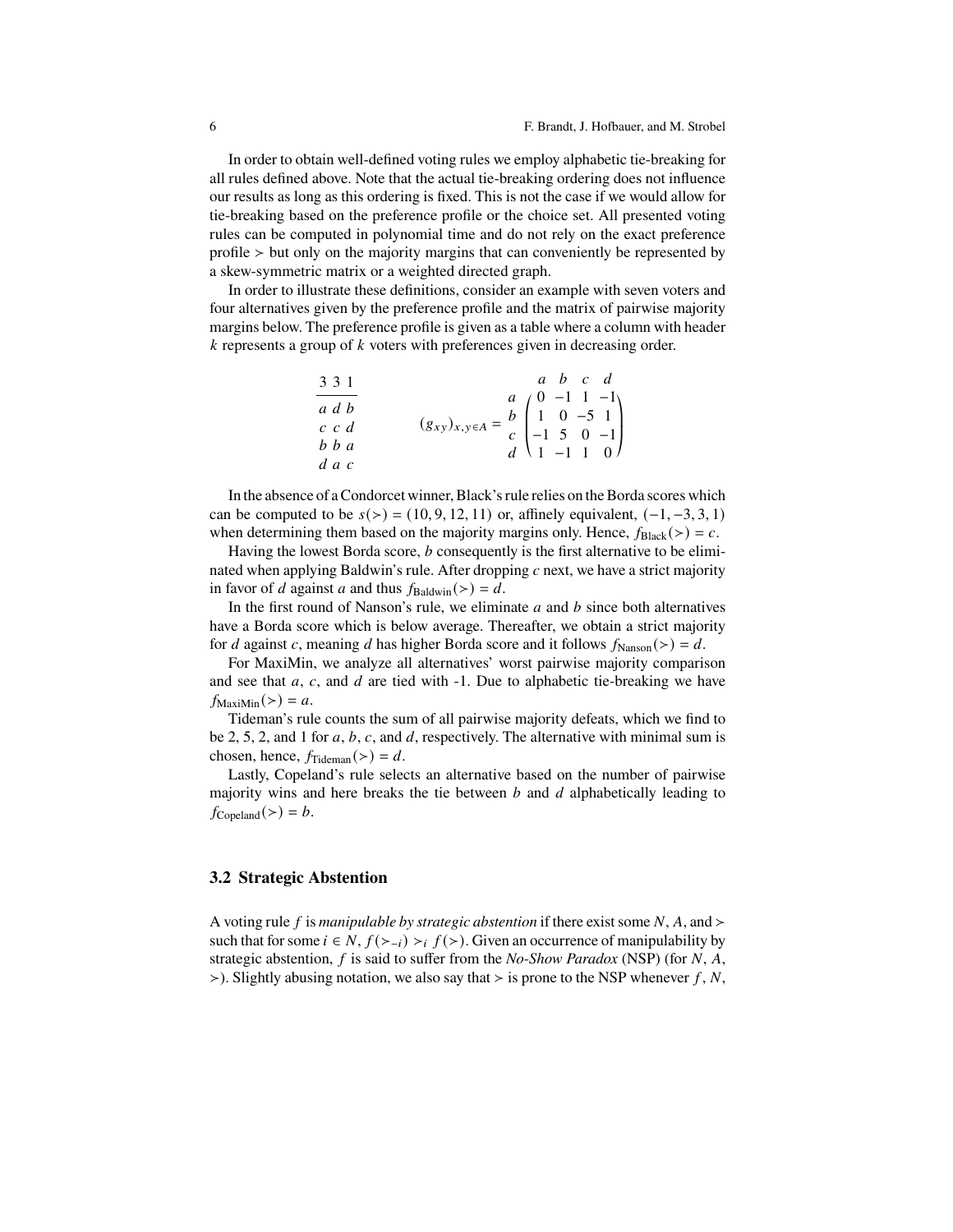and A are clear from the context. All rules defined here are Condorcet extensions and therefore manipulable by strategic abstention. Occurrences of the NSP for Black's, Baldwin's, and Copeland's rule require three alternatives while four alternatives are needed for MaxiMin as well as Nanson's and Tideman's rule.

It is interesting to note that whenever a Condorcet winner exists, no *weak Condorcet extension* allows for manipulation by strategic abstention by a single voter. To see this, assume alternative x is the Condorcet winner, i.e., x wins in a pairwise majority comparison against all other alternatives. While some of these strict majority preferences might turn to indifferences if voter  $i$  abstains from the election procedure, this can only happen for comparisons to alternatives less preferred than  $x$ according to  $\geq_i$ . Hence, every alternative strictly more preferred than x still loses at least the pairwise majority comparison against  $x$ , which remains a weak Condorcet winner. We deduce that irrespective of other possible weak Condorcet winners and the underlying tie-breaking, no alternative preferred to  $x$  can be chosen. Of the rules defined above, MaxiMin and Tideman's rule are weak Condorcet extensions.4

## **3.3 Stochastic Preference Models**

When analyzing properties of voting rules, it is a common approach to sample preferences according to some underlying model. Various concepts to model preferences have been introduced over the years; we refer to Critchlow et al. (1991) and Marden (1995) for a detailed discussion. We focus on three parameter-free models, *impartial culture (IC)* where each voter's preferences are drawn uniformly at random, *impartial anonymous culture (IAC)* where anonymous preference profiles are drawn uniformly at random, and the two-dimensional *spatial model* where we uniformly sample points in the unit square and their proximity determines the voters' preferences. Furthermore, we consider two model families that allow to simulate different degrees of voter correlation. These are the *urn model* (Berg, 1985) with parameter 10 (i.e., whenever a preference relation is drawn, 10 copies of the same relation are added to the urn) and *Mallows' model* (Mallows, 1957) with  $\phi = 0.8$ . These parameters induce stronger voter correlation than IC and IAC, which is widely considered to be more realistic.

# **4 Quantifying the No-Show Paradox**

The goal in this chapter is to quantify the frequency of the NSP, i.e., to investigate for how many preference profiles a voter is incentivized to abstain from an election.

<sup>4</sup> For both MaxiMin and Tideman's rule, this holds by the observation that a weak Condorcet winner does not lose any pairwise majority comparison. Black's rule fails to be a weak Condorcet extension by definition; a counterexample for Baldwin's, Nanson's, and Copeland's rule is given by Fishburn (1977).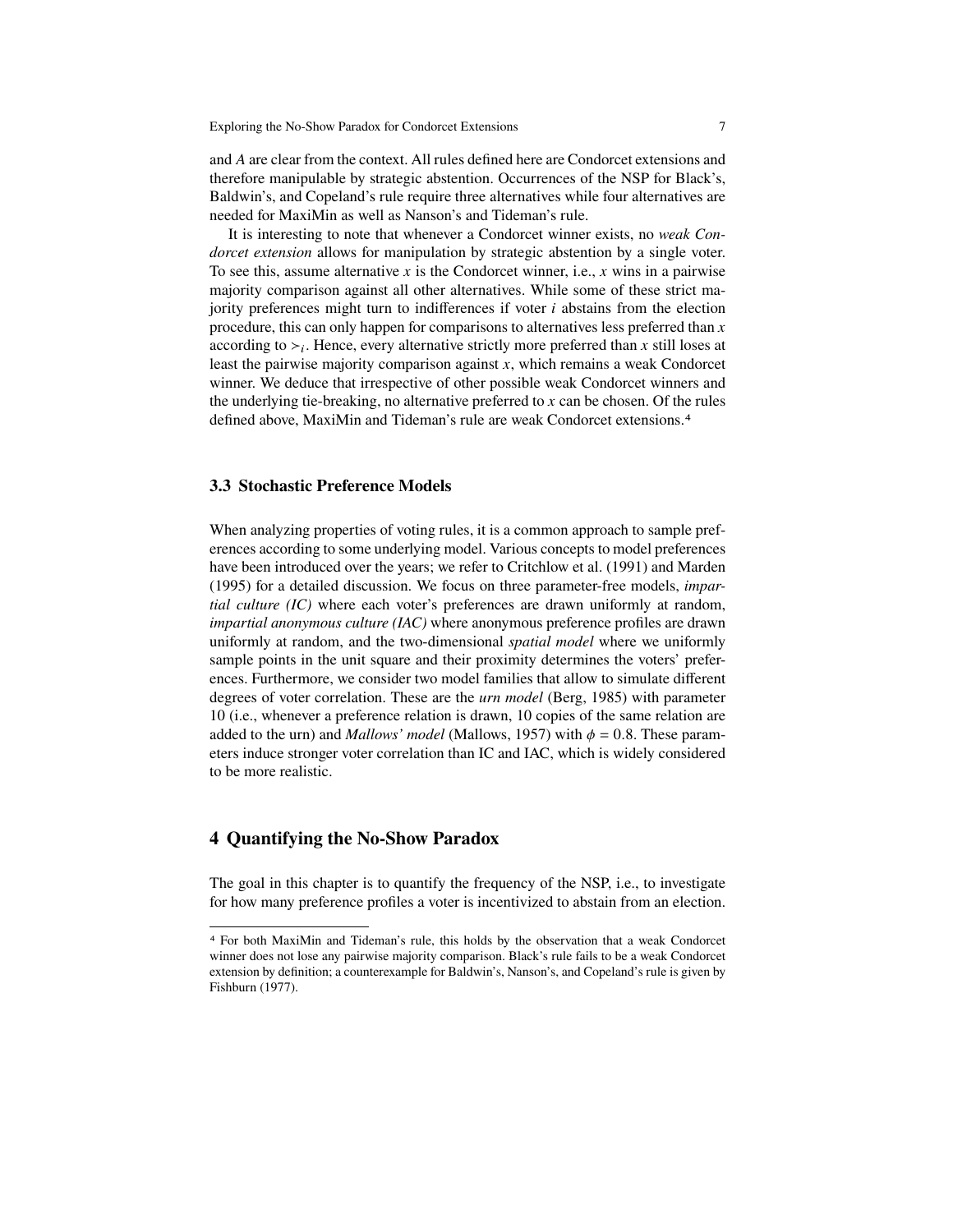In order to achieve this goal, we employ an exact analysis via Ehrhart Theory and experimental analysis via sampled preference profiles.

#### **4.1 Exact Analysis via Ehrhart Theory**

The imminent strength of exact analysis is that it gives reliable theoretical results. On the downside, precise computation is only feasible for very simple preference models and for small values of  $m$ . We focus on IAC and make use of Ehrhart theory.

First, note that an anonymous preference profile is completely specified by the number of voters sharing each of the  $m!$  possible rankings on  $m$  alternatives. Hence, we can uniquely represent an anonymous profile by an integer point  $x$  in a space of m! dimensions. We interpret  $x_i$  as the number of voters who share ranking i, where rankings are ordered lexicographically. For example, when there are three voters, an anonymous profile is of the following type.

$$
\begin{array}{cccccc}\nx_1 & x_2 & x_3 & x_4 & x_5 & x_6 \\
a & a & b & b & c & c \\
b & c & a & c & a & b \\
c & b & c & a & b & a\n\end{array}
$$

For fixed  $m$ , our goal is to describe all profiles that are prone to the NSP by using linear (in)equalities that describe a polytope  $P_n$ .<sup>5</sup> Given that this is possible, the fraction of profiles prone to the NSP can be computed by dividing the number of integer points contained in  $P_n$  by the total number of profiles for  $n$  voters, i.e., the number of integer points x satisfying  $x_i \ge 0$  for all  $1 \le i \le m!$  and  $\sum_{1 \le i \le m!} x_i = n$ .

While the latter number is known to be  $\binom{m!+n-1}{m!-1}$ , the former can be determined using Ehrhart theory. Ehrhart (1962) shows that it can be found by so-called *Ehrhart*or *quasi-polynomials*  $f$ —a collection of q polynomials  $f_i$  of degree d such that  $f(n) = f_i(n)$  if  $n \equiv i \mod q$ . Obtaining f is possible via computer programs like LATTE (De Loera et al., 2004) or Normaliz (Bruns et al., 2019a).

#### **Copeland's Rule**

In order to illustrate this method, first consider Copeland's rule in elections with three alternatives under IAC. For the modeling we need to give linear constraints in terms of voter types—or equivalently majority margins—that describe polytopes containing all profiles prone to the NSP.

We first distinguish between the six possible manipulations from  $x$  to  $y$ ,  $x \neq y \in A = \{a, b, c\}$ . A case-by-case analysis shows that, due to alphabetic tiebreaking, only manipulations from  $a$  to  $b$  or  $c$  and from either  $b$  or  $c$  to  $a$  are

<sup>&</sup>lt;sup>5</sup> More precisely,  $P_n$  is a *dilated polytope* depending on  $n$ ,  $P_n = nP = \{nx : x \in P\}$ .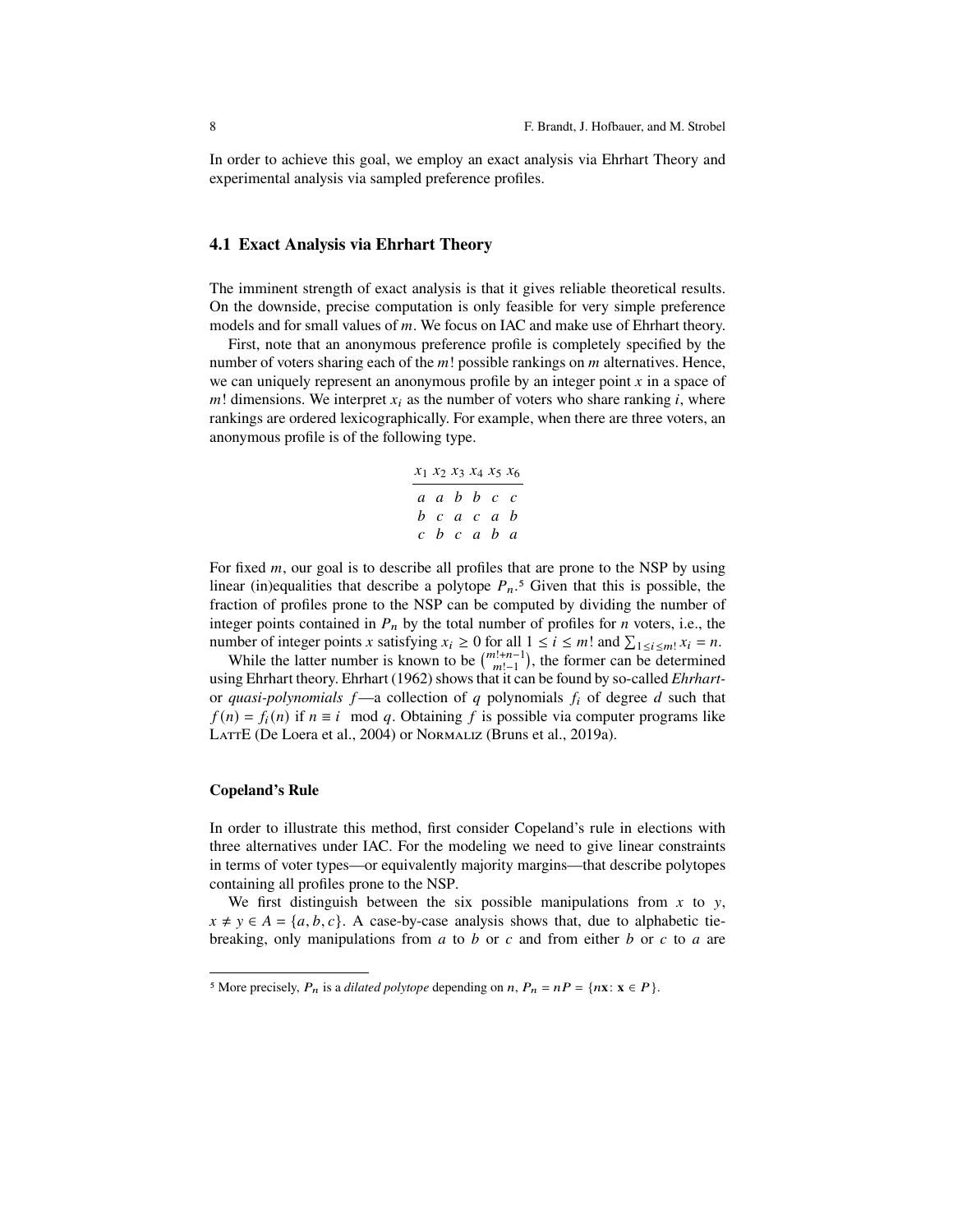possible. In particular, for each of these cases, there is exactly one voting situation admitting an occurrence of the NSP. We find that we can specify the respective profiles using one polytope each:

| $g_{ba} \geq 2$ , | $g_{ac} \geq 1$ , | $g_{cb} = 1,$ | $x_6 \ge 1$ ( <i>P</i> <sub>1</sub> ) |  |
|-------------------|-------------------|---------------|---------------------------------------|--|
| $g_{ca} \geq 2$ , | $g_{ab} \geq 1$ , | $g_{bc} = 1,$ | $x_4 \ge 1$ $(P_2)$                   |  |
| $g_{ac} \geq 2$ , | $g_{ba} \geq 1$ , | $g_{bc} = 0,$ | $x_1 \ge 1$ $(P_3)$                   |  |

$$
g_{ab} \ge 1
$$
,  $g_{ca} \ge 1$ ,  $g_{bc} = 0$ ,  $x_2 \ge 1$   $(P_4)$ 

For the sake of readability we here omit but implicitly assume that the total number of voters present is  $n$  and there is a nonnegative number of voters per voter type. Polytope  $P_1$ , for example, describes a manipulation from  $a$  to  $b$ . The first three (in)equalities ensure that there is no Condorcet winner in the current profile and that  $a$  wins by tie-breaking. The first inequality ensures that  $b$  beats  $a$  even after the manipulator leaves, while the equality in the third column ensures that  $b$  will become a Condorcet winner. The last column demands the presence of a voter of type  $x_6$ , the only type able to manipulate. Note that  $P_1$  and  $P_2$  require *n* to be odd while every profile contained in  $P_3$  or  $P_4$  contains an even number of voters. The total number of anonymous preference profiles admitting a manipulation by abstention is given by the number of integer points contained in polytopes  $P_1$  to  $P_4$ .

#### **Black's Rule**

When considering different rules or a larger number of alternatives, we find that the number of polytopes as well as the number of linear constraints defining them grows rapidly. Black's rule, for instance, can only be manipulated from a Condorcet winner to a Borda winner or *vice versa*. This distinction is also one of voter parity: a manipulation away from a Condorcet winner is possible for odd  $n$ , while  $n$  is required to be even in the converse case. In contrast to before, Black's rule allows for a manipulation between any pair of alternatives regardless of  $n$ . Hence, we obtain a total of 12 polytopes, one for every possible manipulation and parity of  $n$ . The polytopes for even  $n$  look as follows.

$$
g_{ab} + g_{ac} \ge g_{ba} + g_{bc}, \qquad g_{ba} \ge 1, \qquad x_6 \ge 1, g_{ab} + g_{ac} \ge g_{ca} + g_{cb}, \qquad g_{bc} = 0 \qquad (P_1)
$$

$$
g_{ab} + g_{ac} \ge g_{ba} + g_{bc}, \qquad g_{ca} \ge 1, \qquad x_4 \ge 1, g_{ab} + g_{ac} \ge g_{ca} + g_{cb}, \qquad g_{cb} = 0 \qquad (P_2)
$$

$$
g_{ba} + g_{bc} \ge g_{ab} + g_{ac} + 1,
$$
  
\n
$$
g_{ab} \ge 1,
$$
  
\n
$$
g_{ab} \ge 1,
$$
  
\n
$$
x_5 \ge 1,
$$
  
\n
$$
x_6 \ge 1,
$$
  
\n
$$
x_7 \ge 1,
$$
  
\n
$$
(P_3)
$$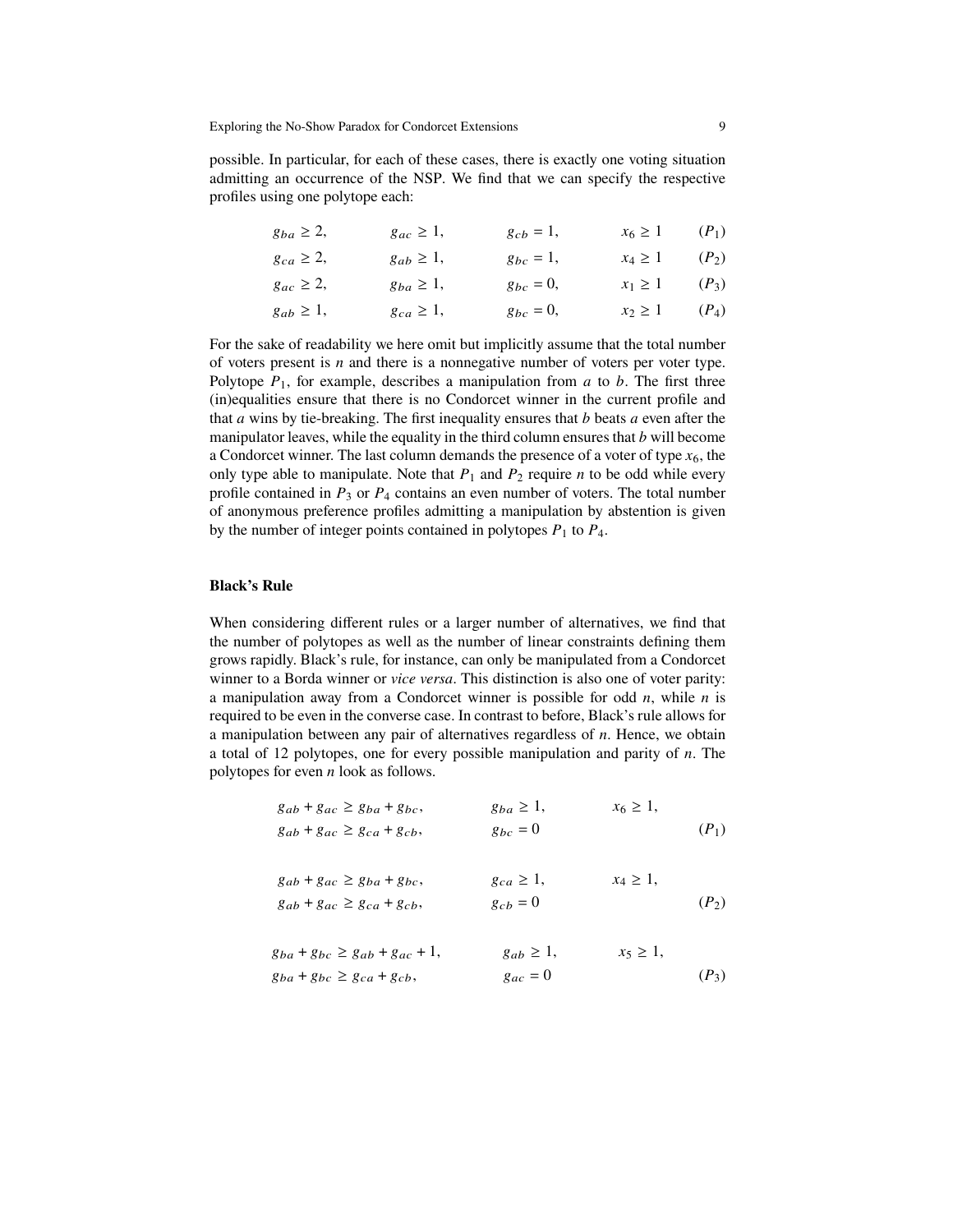10 F. Brandt, J. Hofbauer, and M. Strobel

| $g_{ba} + g_{bc} \ge g_{ab} + g_{ac} + 1$ ,<br>$g_{ba} + g_{bc} \geq g_{ca} + g_{cb}$       | $g_{cb} \geq 1$ ,<br>$g_{ca} = 0$ | $x_2 \geq 1$ , | $(P_4)$ |
|---------------------------------------------------------------------------------------------|-----------------------------------|----------------|---------|
| $g_{ca} + g_{cb} \geq g_{ab} + g_{ac} + 1$ ,<br>$g_{ca} + g_{cb} \ge g_{ba} + g_{bc} + 1$ , | $g_{ac} \geq 1$ ,<br>$g_{ab}=0$   | $x_3 \geq 1$ , | $(P_5)$ |
| $g_{ca} + g_{cb} \geq g_{ab} + g_{ac} + 1$ ,<br>$g_{ca} + g_{cb} \ge g_{ba} + g_{bc} + 1$ , | $g_{bc} \geq 1$ ,<br>$g_{ba} = 0$ | $x_1 \geq 1$ , | $(P_6)$ |

Polytope  $P_1$ , for example, describes a manipulation from  $a$  to  $b$  (when  $n$  is even). The inequalities in the left column model that  $\alpha$  currently is the Borda winner. The (in)equalities in the second column guarantee that a manipulator can make  $b$ Condorcet winner by abstaining as well as that with him being present, there is no Condorcet winner. The last column demands the presence of a voter of type  $x_6$ , the only type able to manipulate.

#### **MaxiMin**

When moving to MaxiMin and four alternatives, determining the necessary polytopes becomes tedious. Since alphabetic tie-breaking rules out most symmetries, we need 168 disjoint polytopes of varying sizes to encompass all profiles prone to the NSP. Each of these is defined by 8 to 10 constraints, not counting the total number of voters and nonnegative number per type.

Recall the definition of MaxiMin from Section 3 and assume  $f_{\text{MaxiMin}} = x$ . For the NSP to occur, two intrinsic conditions have to be satisfied:  $(i)$  There is a voter  $i$ such that  $f_{\text{MaxiMin}}(>_{-i}) = y \neq x$  and *(ii)* for voter *i*, we have  $y >_i x$ . We find that for  $A = \{a, b, c, d\}$ , conditions *(i)* and *(ii)* entail that manipulation from *a* to *b* is only possible for  $\succ_i$ : c, b, a, d and  $\succ_j$ : d, b, a, c. It can be shown that no instance exists in which both voter types can influence the outcome in their favor. For the sake of this example, let us focus on  $\geq_i$ .

A first analysis shows that  $a$ 's highest defeat has to be against  $d$  while  $b$ 's highest defeat necessarily is against c with  $g_{ad} = g_{bc}$ ,<sup>6</sup> and any other defeat of b lower by at least two. This gives rise to a first set of essential constraints.7

$$
g_{ad} = g_{bc}, \t g_{ad} \le 0,
$$
  
\n
$$
g_{ab} \ge g_{ad}, \t g_{ba} \ge g_{ad} + 2 \t (basis)
$$

<sup>&</sup>lt;sup>6</sup> Theoretically, we only require  $g_{ad} - 1 \le g_{bc} \le g_{ad}$ . As either all  $g_{xy}$  are even or all  $g_{xy}$  are odd, this collapses to  $g_{ad} = g_{bc}$ .

<sup>7</sup> Some inequalities are omitted to remove redundancies when taken together with later constraints.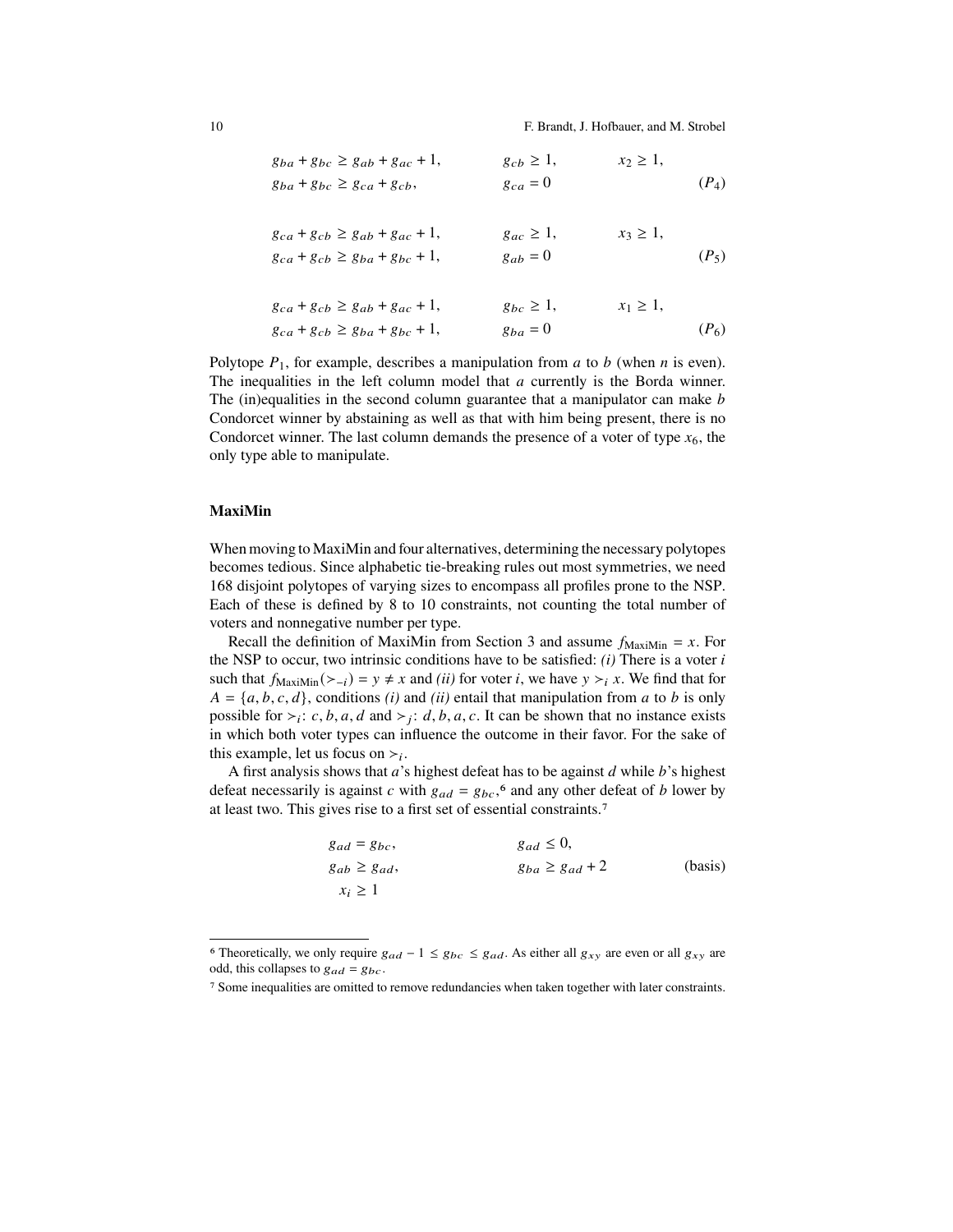At this point, we distinguish between  $g_{cd} = 0$ ,  $g_{cd} \le -1$ , and  $g_{cd} \ge 1$ . In case  $g_{cd} = 0$ , we trivially only need bounds on the defeats of c against a and d against b:

$$
g_{cd} = 0, \t g_{ca} \le g_{ad}, \t g_{db} \le g_{ad} \t (A)
$$

If  $g_{cd} \leq -1$ , c's highest defeat could be against a, d, or both. We consequently need a case distinction to accommodate for these possibilities.

$$
g_{cd} \le -1, \qquad g_{db} \le g_{ab} \tag{B}
$$

$$
g_{cd} \le g_{ad}, \qquad g_{ca} \le g_{ad} \qquad (B.1)
$$

$$
g_{cd} \le g_{ad}
$$
,  $g_{ca} \ge g_{ad} + 1$ ,  $g_{ac} \ge g_{ad}$  (B.2)

$$
g_{cd} \ge g_{ad} + 1, \qquad g_{ca} \le g_{ad} \tag{B.3}
$$

For  $g_{cd} \ge 1$  and an almost symmetric reasoning with reversed arguments for c and d we obtain  $(C)$ ,  $(C.1)$ ,  $(C.2)$ , and  $(C.3)$ .

Finally, the total set of profiles admitting a manipulation from  $a$  to  $b$  by  $i$  can be described by seven polytopes making use of the constraints developed above. We obtain

- $P_1 = (basis) + (A),$
- $P_2 = (basis) + (B) + (B.1), P_3 = (basis) + (B) + (B.2), P_4 = (basis) + (B) + (B.3),$
- $P_5 = (basis)+(C)+(C.1), P_6 = (basis)+(C)+(C.2), and P_7 = (basis)+(C)+(C.3).8$

As we are interested in not only voter type  $\ge_i$  but also  $\ge_i$  and equivalently not only manipulations from  $a$  to  $b$  but also all different combinations, we need to undergo a similar reasoning 24 times. This amounts to a total of 168 disjoint polytopes to encompass all profiles prone to the NSP. We remark that even though manipulation instances are roughly in line for all 24 types of voters, there are no exact symmetries that allow for reducing the number of polytopes. This is due mostly to lexicographic—i.e., non-symmetric—tie-breaking and the required presence of a certain voter type in the electorate. Both effects diminish as  $n$  grows but discrepancies between different types of manipulators are significant up to lower three-digit  $n$ .

This approach of modeling profiles prone to the NSP is substantially more involved than using Ehrhart theory for single-profile paradoxes such as the Condorcet Loser Paradox because of three reasons.

- *(i)* An occurrence of the NSP requires the presence of a certain type of voter.
- *(ii)* Preference profiles for which different types of voters are able to manipulate must be counted only once.9
- *(iii)* Possible manipulations not only rely on the winning alternative itself but on all majority margins that have to adhere to different constraints.

<sup>&</sup>lt;sup>8</sup> We choose this informal notation for the sake of readability. It is to be understood in a way that  $P_1$ is the polytope described by (in)equalities labelled (basis) as well as (A). We additionally assume for all polytopes that the sum of voters per type adds up to  $n$  and each type consists of a nonnegative number of voters.

<sup>9</sup> This effect is only relevant when there are at least four alternatives.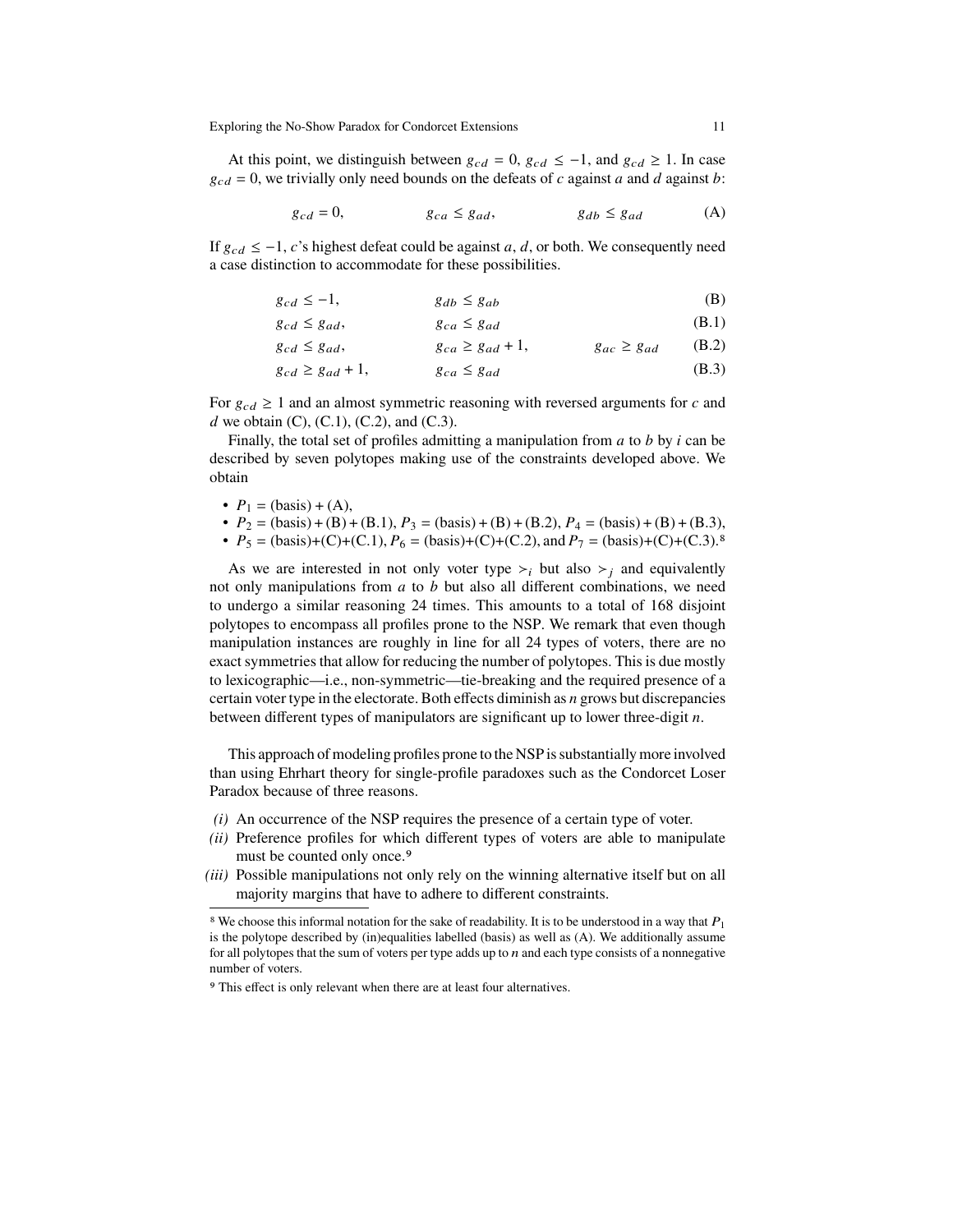#### **4.2 Experimental Analysis**

In contrast to exact analysis, the experimental approach relies on simulations to grasp the development of different phenomena under varying conditions. On the upside, this usually allows for results for more complex problems or a larger scale of parameters, both of which might be prohibitive for exact calculations. At the same time, however, we find that we need a huge number of simulations per setting to get sound estimates which in turn often requires a high-performance computer and a lot of time. Also, there remains the risk that even a vast amount of simulations fails to capture one specific, possibly crucial, effect.

Regarding the pivotal question of our chapter, the frequency of the NSP for various voting rules, we sample preference profiles for different combinations of  $n$ and  *using the modeling assumptions explained in Section 3. Our simulations were* conducted on XeonE5-2697 v3 multi-core processors with 2 GB memory per job. The total runtime easily accumulates to thirty years on a single-core processor.

## **5 Results and Discussion**

In this section we present our results obtained by both exact analysis and computer simulations.

## **5.1 Analytical Results under IAC**

We first focus on Copeland's rule with three alternatives, as our modeling in Section 4.1 allows for an exact analysis of the NSP. In particular, we compute the following Ehrhart-polynomial  $f(n)$  with period  $q = 2$ :

$$
f_0(n) = 1/192 n^4 - 1/48 n^3 - 1/48 n^2 + 1/12 n
$$
  

$$
f_1(n) = 1/192 n^4 - 5/96 n^2 + 3/64
$$

Recall that  $f(n) = f_i(n)$  if  $n \equiv i \mod q$ . Consequently, the fraction of profiles that admit a manipulation by strategic abstention is given by

$$
\frac{f_0(n)}{\binom{n+5}{5}} \quad \text{if } n \text{ is even and} \qquad \frac{f_1(n)}{\binom{n+5}{5}} \quad \text{if } n \text{ is odd.}
$$

This frequency of the NSP for Copeland's rule and  $m = 3$  is plotted in Figure 1, together with results obtained by computer simulations.

With respect to Black's rule and  $m = 3$ , we obtain an Ehrhart-polynomial with slightly larger period  $q = 6$ . Once more, we can explicitly give  $f(n)$  which looks as follows: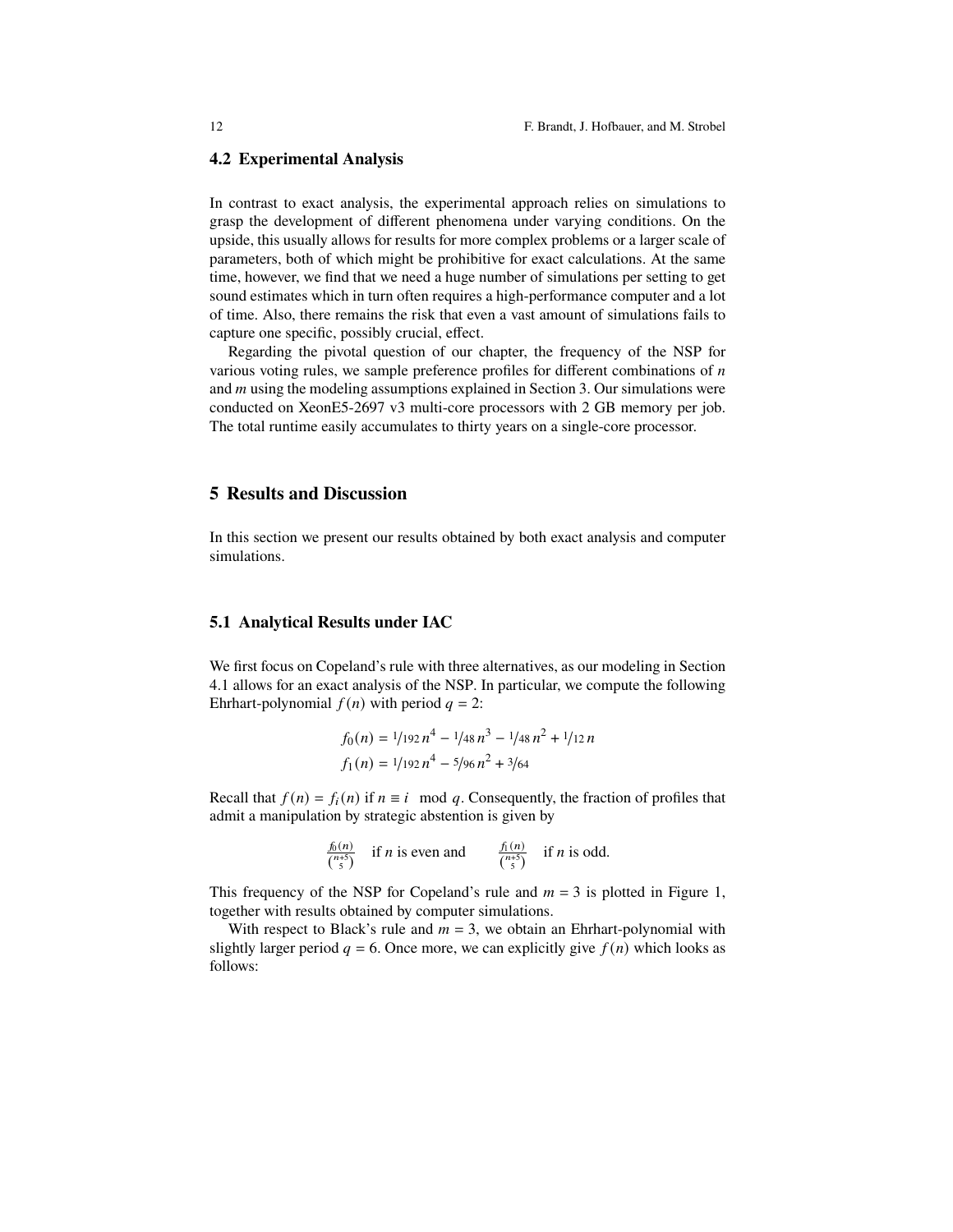

**Fig. 1** Fraction of profiles prone to the NSP for Copeland's rule and  $m = 3$ . The alternating parity of the number of voters has a significant effect on the occurrence of the paradox and gives the appearance of two separate curves.

$$
f_0(n) = 1/192 n^4 - 5/48 n^2
$$
  
\n
$$
f_1(n) = 1/192 n^4 - 1/48 n^3 - 7/96 n^2 + 3/16 n - 19/192
$$
  
\n
$$
f_2(n) = 1/192 n^4 - 5/48 n^2 + 1/3
$$
  
\n
$$
f_3(n) = 1/192 n^4 - 1/48 n^3 - 7/96 n^2 + 3/16 n + 15/64
$$
  
\n
$$
f_4(n) = 1/192 n^4 - 5/48 n^2 + 1/3
$$
  
\n
$$
f_5(n) = 1/192 n^4 - 1/48 n^3 - 7/96 n^2 + 3/16 n + 15/64
$$

The fraction of profiles prone to the NSP for Black's rule and  $m = 3$  is visualized in Figure 2.

Similar connections between analytical and experimental results for MaxiMin can be observed in Figure 3. Note that, while we are able to explicitly give the Ehrhartpolynomials for Copeland's and Black's rule and  $m = 3$  here, this is not possible for MaxiMin and  $m = 4$  due to space constraints. The corresponding polynomial  $f(n)$  has a period of  $q = 55 440$ , i.e., it consists of 55 440 different polynomials. We deduce that no two points in the MaxiMin chart of Figure 3 are computed via the same polynomial, which makes the regularity of the curve even more remarkable.

A couple of points come to mind when closely studying these graphs. First, we note that the results obtained by simulation almost perfectly match the exact calculations, which can be seen as strong evidence for the correctness of both. On the one hand, it confirms our modeling via polytopes, and at the same time highlights that we are running a sufficiently large number of simulations. While this does not bear definite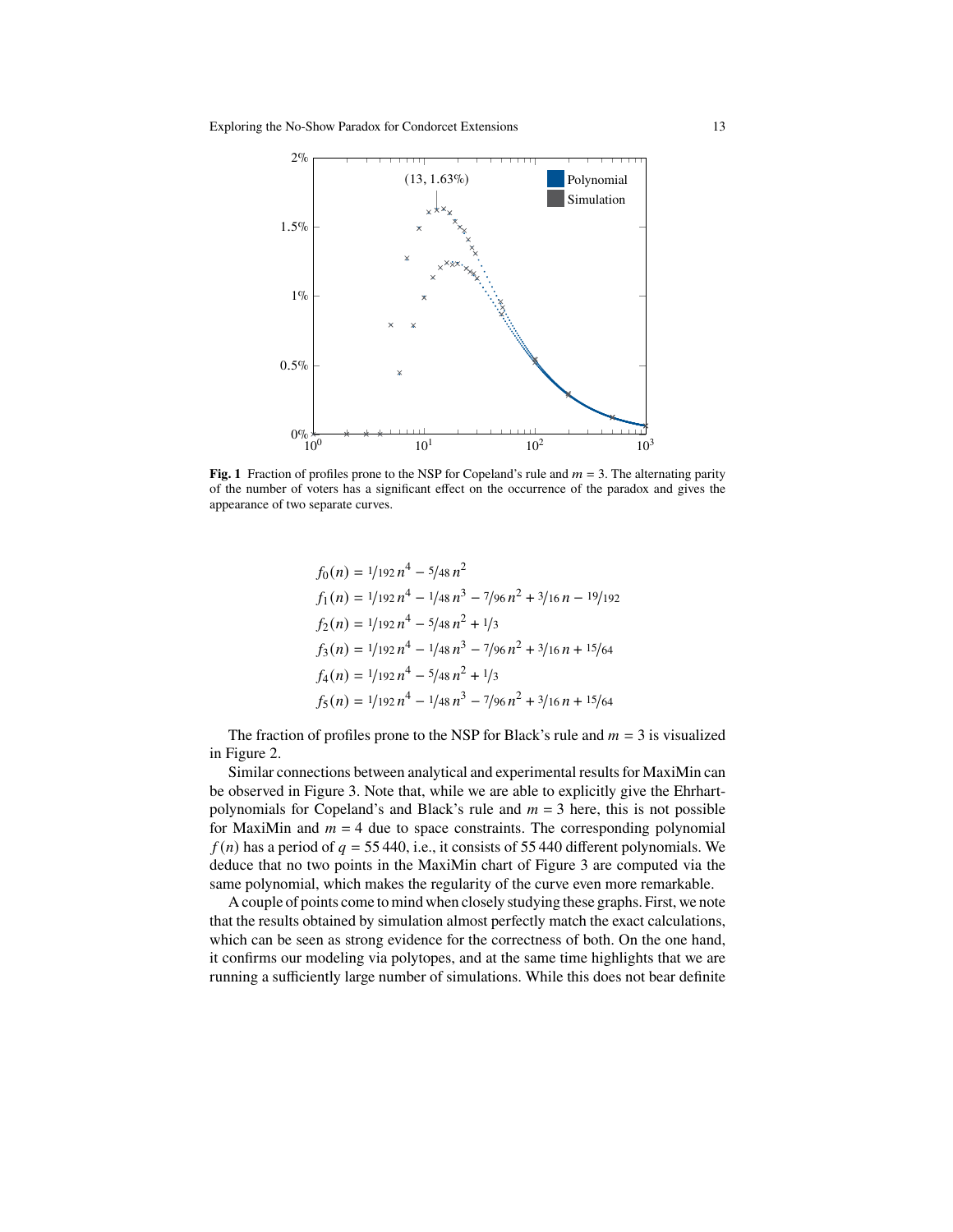

**Fig. 2** Fraction of profiles prone to the NSP for Black's rule and  $m = 3$ .



**Fig. 3** Fraction of profiles prone to the NSP for MaxiMin and  $m = 4$ .

testimony to the correctness for larger  $m$ , we highlight that our implementation is both generic (with respect to  $m$  and  $n$ ) and not particularly complex, which minimizes the risk of errors. We additionally believe that the perfect smoothness of Figure 4 together with the fact that the NSP is independent of  $n$ ,  $m$ , and the underlying voting rule strongly suggests that our experimental results are sound and reliable.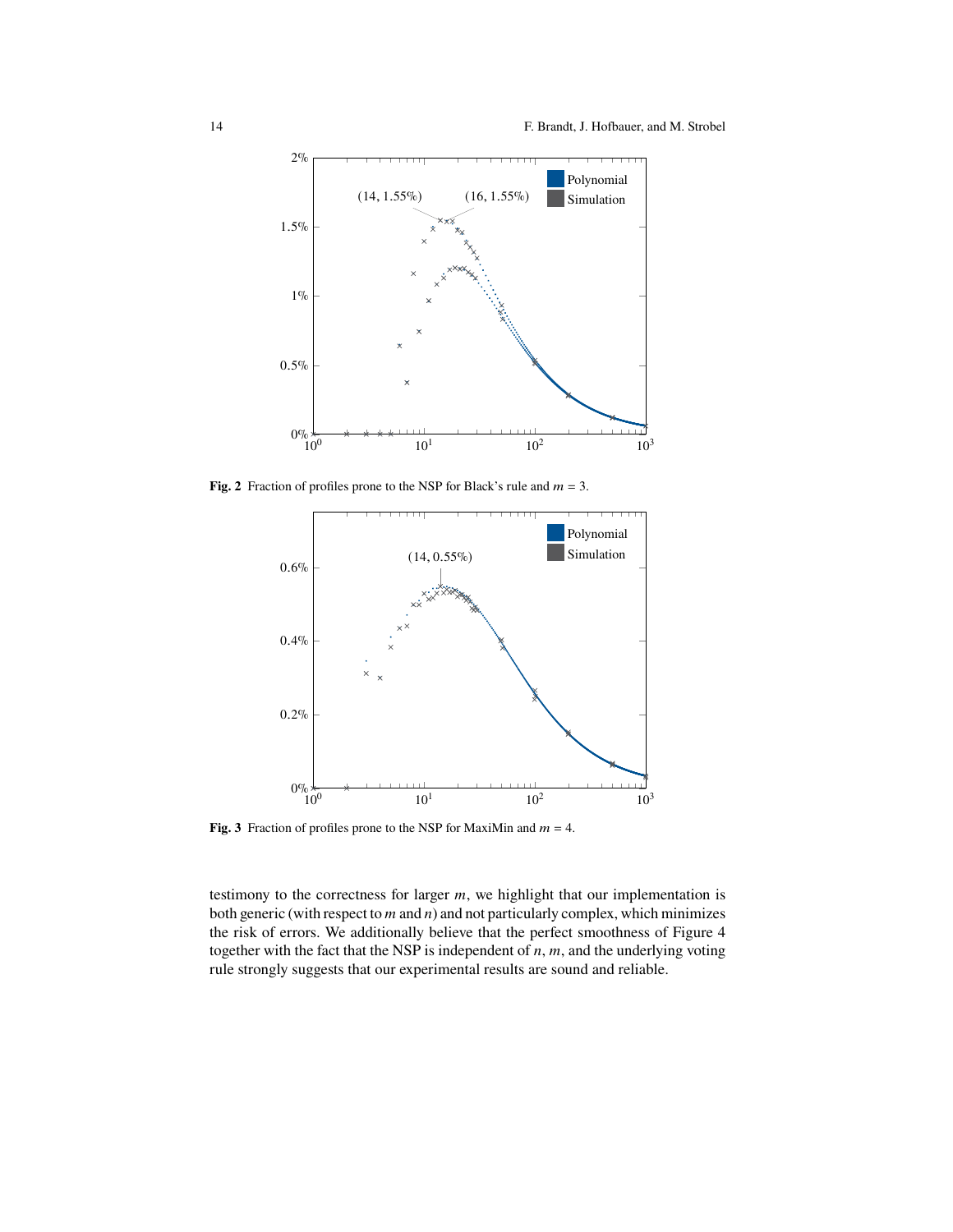Exploring the No-Show Paradox for Condorcet Extensions 15

We see that for Black's rule the maximum is attained at 14 and 16 voters with 1.55% of all profiles, for Copeland's rule the maximum is at 13 voters with 1.63% of all profiles, while for MaxiMin and  $m = 4$  it is at 14 voters with 0.55% of all profiles. Hence, we can argue that for elections with very few alternatives, the NSP seems to hardly cause a problem, independent of the number of voters or the voting rule considered. Strikingly, the maxima occur at roughly the same number of voters, with this number varying between being even or odd. Also observe that Black's and Copeland's rule are more sensitive to the parity of  $n$  than MaxiMin.

Furthermore, we note that the probability for the NSP to occur converges to zero as *n* goes to  $\infty$ ; this holds true for all voting rules considered and all fixed *m*. Intuitively, this is to be expected as for larger electorates, a single voter's power to sway the result diminishes. This first idea can be confirmed by considering the respective modeling via polytopes. Each modeling will contain at least one equality constraint, e.g., in the third column of our modeling of Copeland's rule in Section 4.1. Consequently, the polytopes describing profiles for which a manipulation is possible are of dimension at most  $m! - 1$ . By Ehrhart (1962), this means that the number of those profiles can be described by a polynomial of *n* of degree at most  $m! - 1$ . The total number of profiles, on the other hand, can equivalently be determined via a polynomial of degree  $m!$ . Hence, the fraction of profiles prone to the NSP is upper-bounded by  $O(1/n)$ . Following the intuitive argument, similar behavior is to be expected for all reasonable preference models and voting rules.

For  $m = 4$ , determining the Ehrhart polynomials for both Black's as well as Tideman's rule proved to be infeasible, even when using a custom-tailored version of Normaliz and employing a high-performance cluster.10 Copeland's rule unfortunately causes problems even earlier: for four alternatives the modeling via linear (in)equalities quickly becomes very challenging due to the rule only caring about unweighted majority comparisons. For all rules,  $m \geq 5$  appears to be out of scope for years to come.

## **5.2 Experimental Results under IAC**

In this section, we rely on simulations to grasp how often the NSP can occur for different combinations of  $n$  and  $m$  up to 50 voters and 30 alternatives. Our results can be found in Figure 4 and allow for the following observations to be made.

To begin with, the relatively low fraction of profiles prone to the NSP for Copeland's rule, Black's rule, and MaxiMin with a small number of alternatives increases as  $m$  grows. This increase is quite dramatic for Copeland's rule and MaxiMin. In particular, for only 20 alternatives and both rules, a rough quarter of all profiles admit manipulation by abstention for a medium count of voters. This number is too large to discard the NSP as merely a theoretical problem. Black's rule, on the other hand, remains stable on a comparatively moderate level. Felsenthal and Nurmi

<sup>&</sup>lt;sup>10</sup> For Black's rule, we find that the polynomial would be of period  $q \approx 2.7 \cdot 10^7$  corresponding to a mid two-digit GB file size.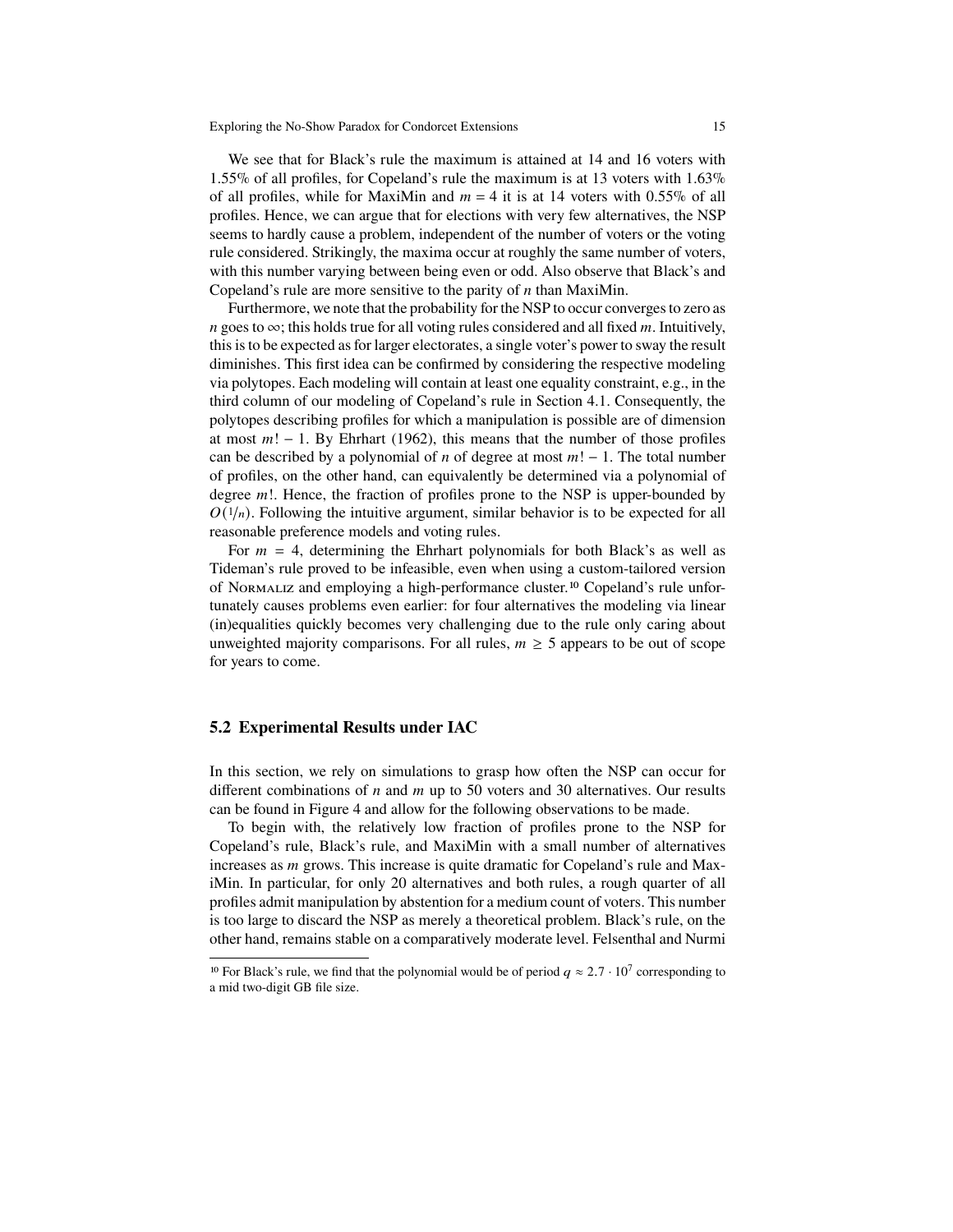16 F. Brandt, J. Hofbauer, and M. Strobel



Fig. 4 Fraction of profiles prone to the NSP for different rules and increasing  $n$  and  $m$ 

(2018) argue in favor of Nanson's rule as it is—in contrast to the related Baldwin's rule—not prone to the NSP for three alternatives. We show that this difference between the two rules becomes moot for larger numbers of alternatives: the fractions of profiles allowing for a manipulation are on a roughly identical, severely high level.<sup>11</sup> This shows that voting rules based on Borda scores do not necessarily fare better with respect to the NSP.

When examining Baldwin's rule in Figure 4, the ridge at  $n = 3$  immediately catches the observer's eye.

<sup>11</sup> Felsenthal and Nurmi (2018) also show that none of the two rules fares strictly better than the other. Indeed, there are profiles where a manipulation is possible according to Baldwin's rule but not using Nanson's rule and *vice versa*.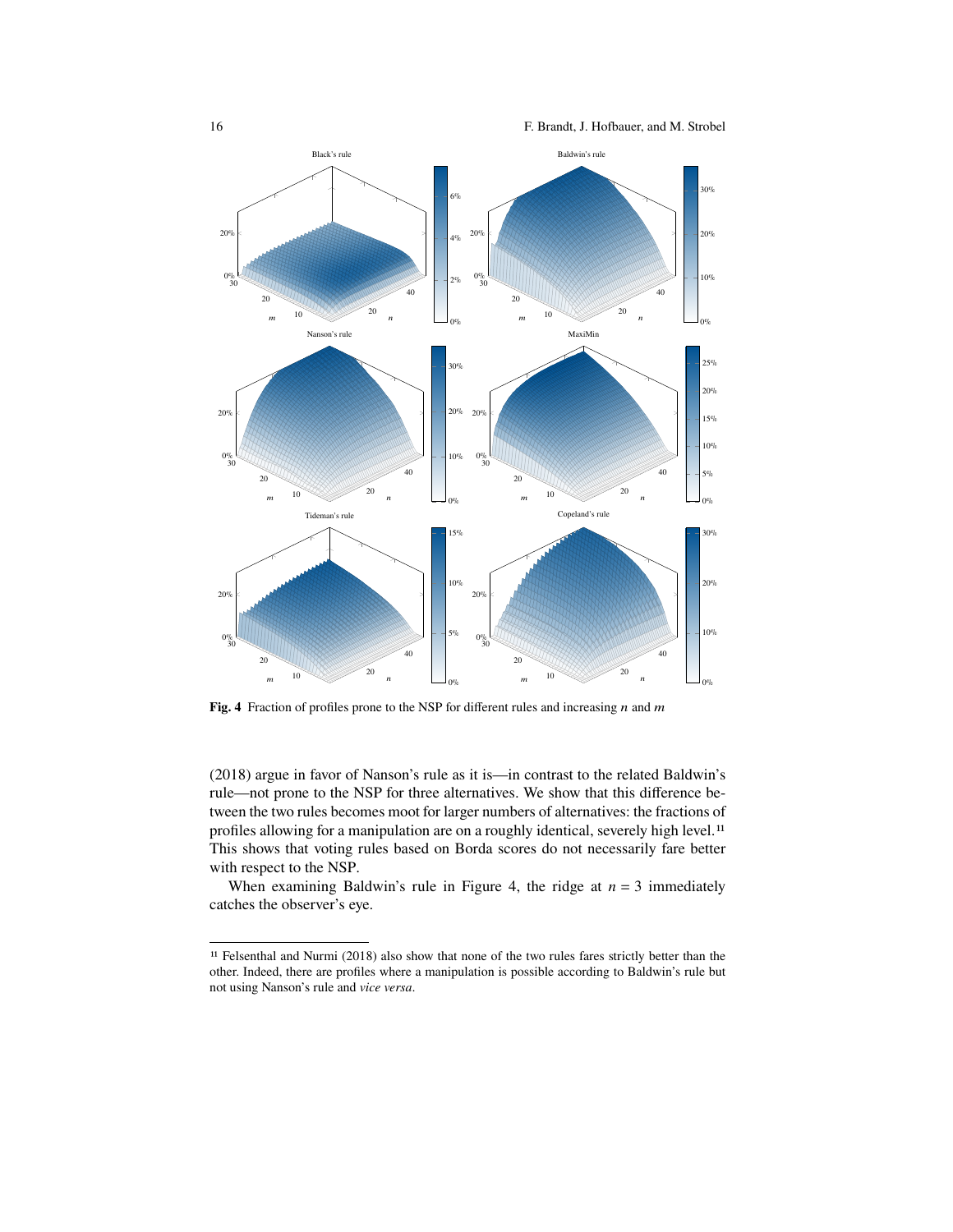| We conjecture this unique behavior of Baldwin's rule is due to       | 111                                       |
|----------------------------------------------------------------------|-------------------------------------------|
| preference profiles similar in structure to the one depicted on      |                                           |
| the right. In case voter 3 places sufficiently many alternatives     | $xy$ :                                    |
| over x, x is going to be eliminated on the way causing $y$ to        | $\boldsymbol{\mathcal{X}}$                |
| eventually be chosen. Then again, if voter 3 abstains, $x$ is always |                                           |
| going to be selected as long as it beats y in the tie-breaking       | $\frac{1}{2}$ $\frac{1}{2}$ $\frac{1}{2}$ |
| order. Note that $x$ and $y$ can be chosen almost freely, all other  | у                                         |
| alternatives placed virtually arbitrarily, and many profiles only    | $x$ :                                     |
| similar in structure also work.                                      |                                           |

Especially when considering Black's, Tideman's, and Copeland's rule, we see that the parity of *n* crucially influences the results. However, the parity of *n* does not affect the fractions in a consistent way: higher fractions occur for Black's and Copeland's rule when  $n$  is even, in contrast to Tideman's rule where this happens when  $n$  is odd. For Black's rule, this is most probably due to the fact that there are more suitable profiles close to having a Condorcet winner  $(g_{xy} = 0)$  than profiles close to not having one  $(g_{xy} = 1)$ .<sup>12</sup> Copeland score's are integers when the number of voters is odd and half-integers when the number of voters is even. Hence, differences between alternatives are potentially more distinct for an odd number of voters which we assume makes manipulations harder to achieve. For Tideman's rule, we currently lack a convincing explanation for the observed behavior, mostly because it is hard to intuitively grasp when exactly a preference profile is manipulable.

Regarding Baldwin's and Nanson's rule as well as MaxiMin, the parity of  $n$  seems to have little effect on the numbers. More detailed analysis shows that at least for MaxiMin this appearance is deceptive: when manipulating towards an alphabetically preferred alternative, fractions are higher for even  $n$ , while the contrary holds for manipulations towards an alphabetically less preferred alternative. In sum, these two effects approximately cancel each other out.

The flawless smoothness and regularity of all plots in Figure 4 are due to  $10<sup>6</sup>$ runs per data point. This large number allows for all 95% confidence intervals to be smaller than 0.2%. Our simulations took 35 to 48 single-core hours for *each* data point and there are 1 500 data points per plot.

# **5.3 Comparing Different Preference Models**

In order to get an impression of the frequency of the NSP under different preference models, we fix the number of alternatives to be  $m = 4$  or  $m = 30$  and sample 10<sup>6</sup>

<sup>&</sup>lt;sup>12</sup> For Black's rule, manipulation is only possible either towards or away from a Condorcet winner since Borda's rule is immune to strategic abstention and manipulation is impossible from Condorcet winner to Condorcet winner.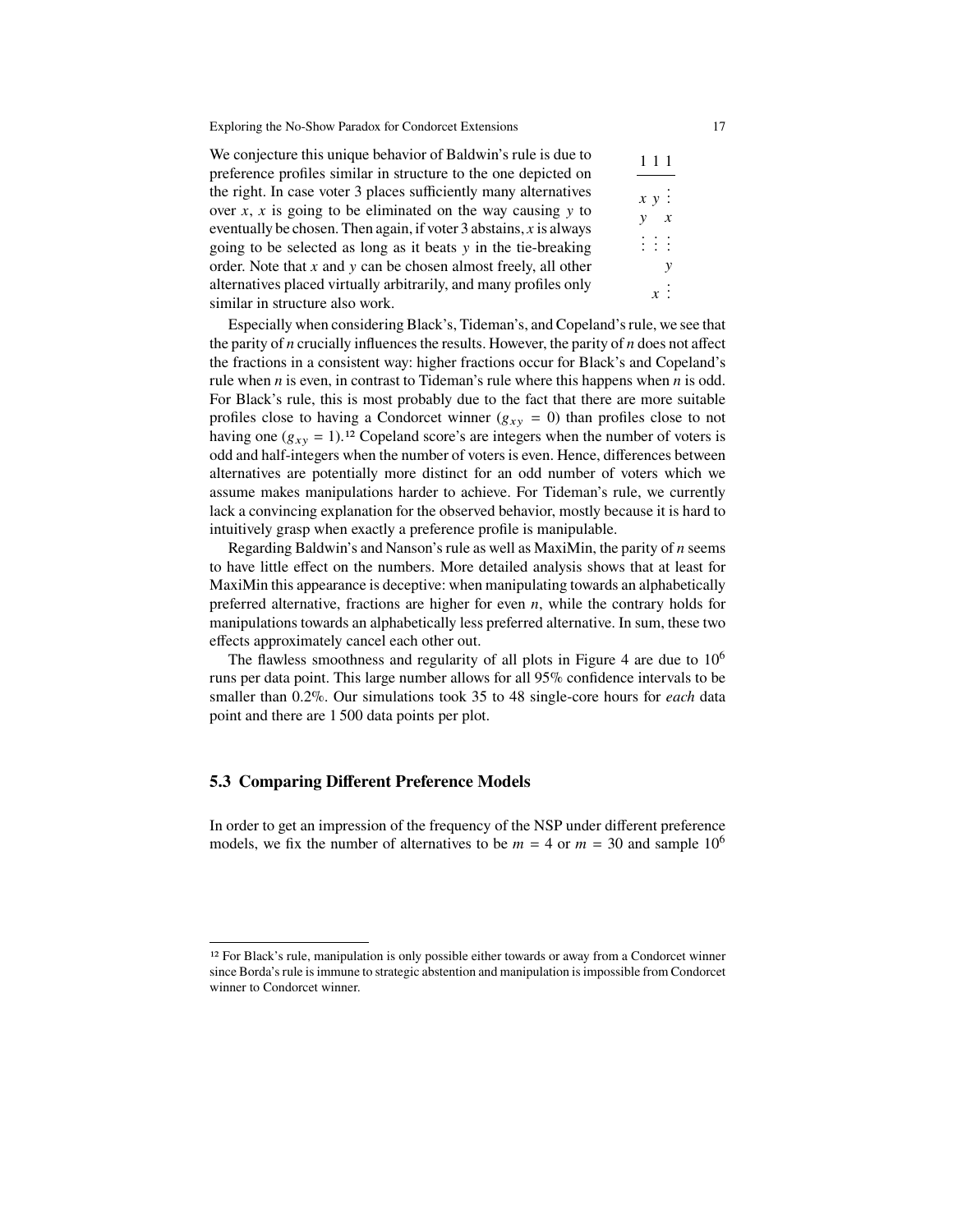profiles for increasing  $n \text{ up to } 1000$  or 200, respectively.<sup>13</sup> Figure 5 gives the fraction of profiles prone to the NSP.

A close inspection of these graphs allows for multiple conclusions. First, we see that in particular Black's rule shows a severe dependency on the parity of  $n$ . For better illustration, we depict two lines per preference model to highlight this effect; which line stands for odd and which for even  $n$  is easiest checked using their corresponding point of intersection with the x-axis, which is either 1, 2, or 3 throughout. Apart from explanations given earlier, it is not completely clear why differences are more prominent for some voting rules, why we sometimes see higher percentages for odd  $n$  and other times for even  $n$ , or why for some instances there is a large discrepancy for one preference model but hardly any for another.

IC and IAC are often criticized for being unrealistic and only giving worst-case estimates (see, e.g., Tsetlin et al., 2003; Regenwetter et al., 2006). This criticism is generally confirmed by our experiments, which show that the highest fractions of profiles is prone to the NSP when the sampling is done according to IC or IAC. A notable exception is Black's rule for 30 alternatives, where a different effect prevails: for many alternatives and comparably few voters, situations in which a Condorcet winner (almost) exists appear less frequently under IC or IAC than under the other preference models. In absence thereof, Black's rule collapses to Borda's rule, which is immune to the NSP. Note that were we to conduct a dual experiment with fixed  $n$  and increasing  $m$ , the fraction of profiles prone to the NSP using Black's rule and IC or IAC would converge to zero for similar reasons.

We moreover see that IC, IAC, and the urn model exhibit identical behavior for  $m = 30$ . The second and fourth column of Figure 5 therefore seem to only feature three preference models, even though all five are depicted. This may be surprising at first but is to be expected since IC and IAC can equivalently be seen as urn models with parameters 0 and 1, respectively. For 30!  $\approx 2.7 \cdot 10^{32}$  voter types and a comparatively small  $n$  the difference between parameters  $0, 1$ , and  $10$  is simply too small for a visible difference.

The large conceptual similarities between Baldwin's and Nanson's rule are also reflected in the corresponding charts. Apart from the peak at  $n = 3$  for Baldwin's rule, both look almost identical for all preference models with the small difference being that Nanson's rule appears to feature a slightly lower manipulability. Fewer rounds for winner determination thus do not seem to come at a cost with respect to the NSP.

Finally, Copeland's, Baldwin's, and Nanson's rule as well as MaxiMin to a lesser extent appear to fare exceptionally bad with respect to the NSP and IC, IAC, and the urn model. At the same time, none of these rules exhibits overly conspicuous behavior for the spatial and Mallows' model. This suggests that the risk of a possible manipulation is reduced by structural similarities in the individual preferences compared to a greater likelihood for very diverse rankings. Though generally in line with expectations, we currently do not have a profound explanation for the magnitude of

<sup>&</sup>lt;sup>13</sup> For increasing *m* the computations quickly become very demanding. The values for  $m = 30$  and  $n \ge 99$  are determined with 50 000 runs each only. The size of all 95% confidence intervals is, however, still within 0.5%.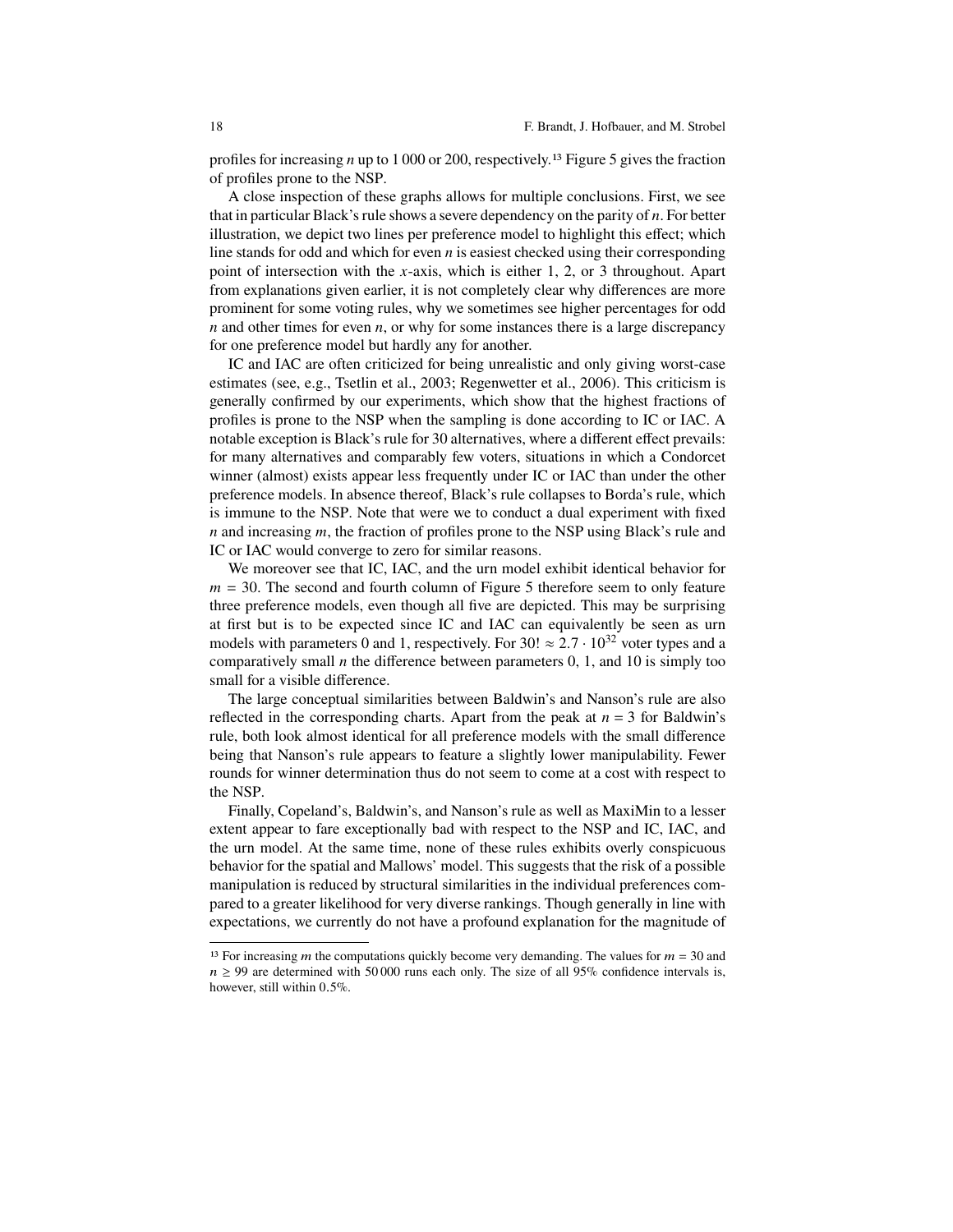Exploring the No-Show Paradox for Condorcet Extensions 19



Fig. 5 Profiles prone to the NSP for different rules, fixed  $m$ , and increasing  $n$  on the  $x$ -axis; two lines per preference model depending on the parity of  $n$ ; IC, IAC and the urn model collapse for  $m = 30$ , resulting in a bluish grey line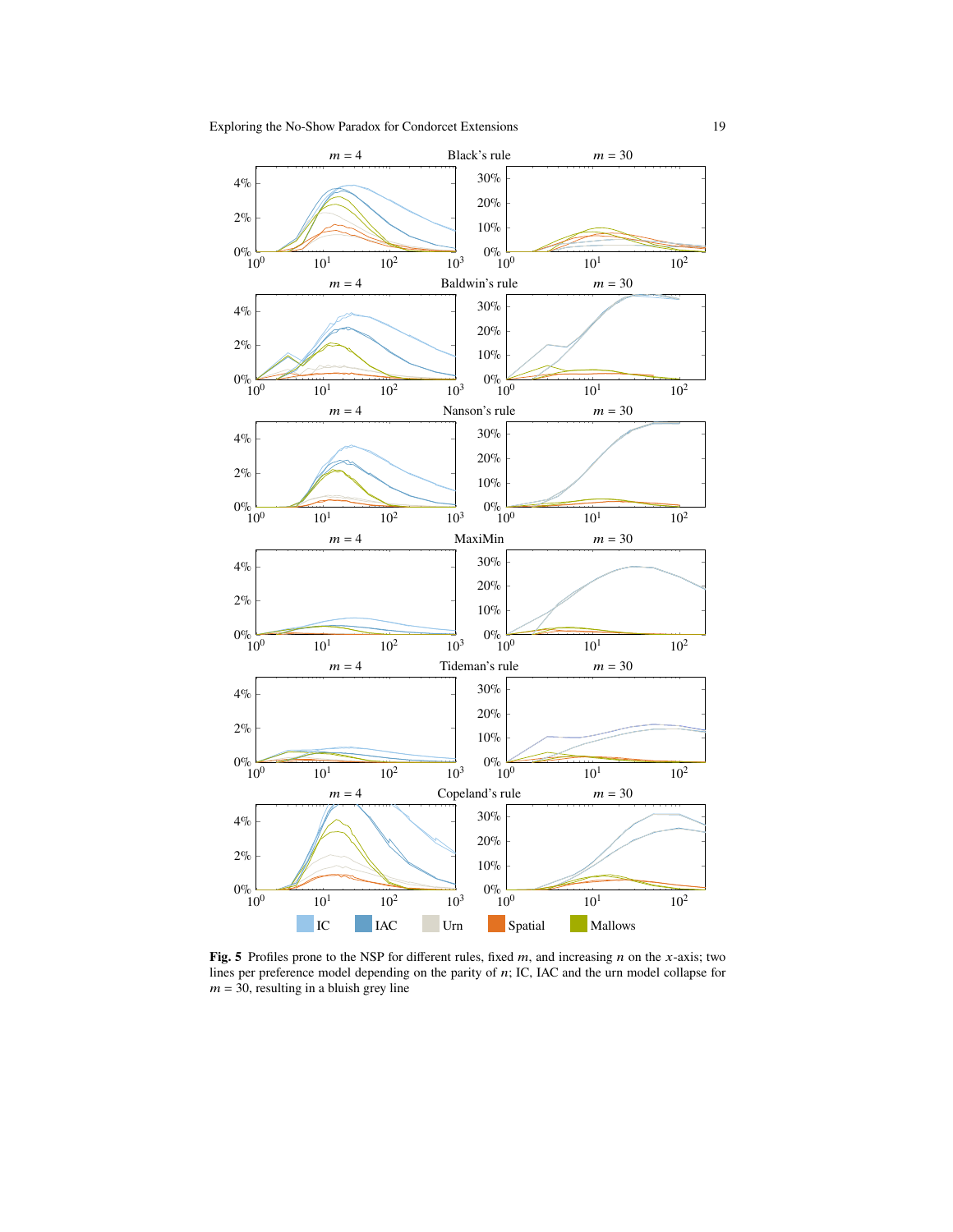this effect. For Copeland's rule, it is plausible to assume that its particularly bad performance results from using less information, i.e., among all considered rules, Copeland's rule is the only one whose outcome only depends on unweighted majority comparisons.

The maximal fraction of total profiles prone to the NSP for  $m = 4$ ,  $m = 30$ , different voting rules, preference models, and varying values of  $n$  is given in Table 1. Among other things, we for instance note that the maxima constantly occur for a higher number of voters for IC (26 to 51 voters) than for Mallows' model (3 to 17 voters), a fact probably due to an increasing (expected) structure under Mallows' model and larger  $n$ .

|              | m  | IС            | <b>IAC</b>          | Spatial       | Urn           | Mallows       |
|--------------|----|---------------|---------------------|---------------|---------------|---------------|
| <b>Black</b> | 4  | $3.92^{(29)}$ | 3.73(18)            | 1.62(15)      | 2.30(10)      | $3.23^{(17)}$ |
|              | 30 | 5.12(22)      | 5.12(22)            | 7.70(17)      | 5.14(20)      | $9.90^{(13)}$ |
| Baldwin      | 4  | 3.92(27)      | 3.07(23)            | 0.40(15)      | 0.84(12)      | 2.14(13)      |
|              | 30 | $35.4^{(49)}$ | $35.4^{(51)}$       | 2.54(21)      | $35.7^{(49)}$ | $5.73^{(3)}$  |
| Nanson       | 4  | 3.64(27)      | 2.76(24)            | 0.44(13)      | 0.68(16)      | 2.20(14)      |
|              | 30 | $34.9^{(51)}$ | $34.8^{(51)}$       | 2.38(21)      | $34.7^{(99)}$ | 3.40(12)      |
| MaxiMin      | 4  | $1.00^{(30)}$ | 0.56(14)            | 0.14(3)       | $0.13^{(3)}$  | 0.50(10)      |
|              | 30 | $28.0^{(30)}$ | $28.0^{(30)}$       | $2.31^{(3)}$  | $28.0^{(30)}$ | 3.01(6)       |
| Tideman      | 4  | 0.80(26)      | 0.67 <sup>(5)</sup> | 0.19(5)       | 0.32(5)       | 0.62(3)       |
|              | 30 | $15.6^{(51)}$ | $15.6^{(49)}$       | 2.42(7)       | $15.6^{(49)}$ | 4.12 $(3)$    |
| Copeland     | 4  | $6.96^{(29)}$ | 5.54(20)            | 0.91(14)      | 2.07(13)      | $4.13^{(16)}$ |
|              | 30 | $31.2^{(50)}$ | $31.0^{(50)}$       | $4.28^{(21)}$ | $31.1^{(50)}$ | $6.33^{(16)}$ |

**Table 1** Maximal percentage of total profiles prone to the NSP for different combinations of voting rules and preference models with  $m = 4$  or  $m = 30$ ; the number of voters *n* for which the maximum occurs attached in parentheses

# **5.4 Empirical Analysis**

We have also analyzed the NSP for empirical data obtained from real-world elections. Unfortunately, such data is generally relatively sparse and imprecise and often only fragmentarily available. A check of all 315 strict profiles contained in the PREFLIB library (Mattei and Walsh, 2013) for occurrences of the NSP shows that two profiles admit a manipulation by abstention when Black's rule is used, one profile for each Copeland's, Baldwin's, and Nanson's rule, and that no manipulation is possible for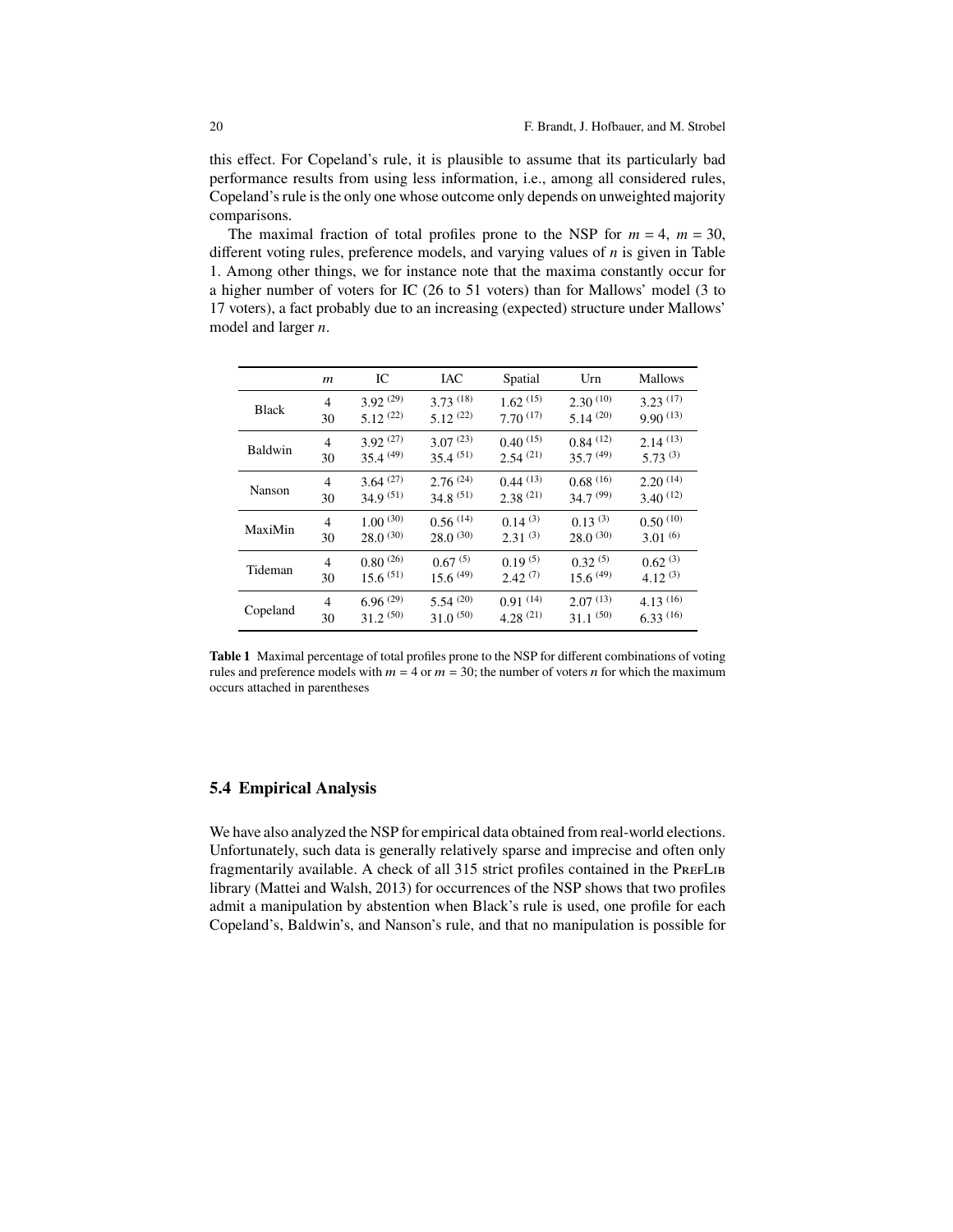MaxiMin as well as Tideman's rule.<sup>14</sup> While this suggests a low susceptibility to the NSP in real-world elections, much more data would be required to allow for meaningful conclusions.

# **6 Conclusion**

We analyzed the likelihood of the NSP for six Condorcet extensions (Black's, Baldwin's, and Nanson's rule, MaxiMin, and Tideman's as well as Copeland's rule) under various preference models using Ehrhart theory as well as extensive computer simulations and some empirical data. Our main results are as follows.

- When there are few alternatives, the probability of the NSP is almost negligible (when  $m = 4$ , less than 1% for MaxiMin and Tideman's rule, less than 4% for Black's, Baldwin's, and Nanson's rule, and less than 7% for Copeland's rule under all considered preference models).
- When there are 30 alternatives and preferences are modeled using IC, IAC, and the urn model, Black's rule is least susceptible to the NSP  $(< 6\%)$ , followed by Tideman's rule (< 16%), MaxiMin (< 29%), Copeland's rule (< 32%) Nanson's rule  $(< 35\%)$ , and Baldwin's rule  $(< 36\%)$ .
- For 30 alternatives and the spatial and Mallows' model, this ordering is roughly reversed. MaxiMin and Nanson's rule are least susceptible (< 4%), followed by Tideman's rule ( $\lt 5\%$ ), Baldwin's rule ( $\lt 6\%$ ), Copeland's rule ( $\lt 7\%$ ), and Black's rule  $(< 10\%$ ).
- The parity of the number of voters significantly influences the manipulability of Black's, Tideman's, and Copeland's rule. Black's and Copeland's rule are more manipulable for an even number of voters whereas MaxiMin is more manipulable for an odd number of voters (under the IAC assumption).
- Whenever analysis via Ehrhart theory is feasible, the results are perfectly aligned with our simulation results, highlighting the accuracy of the experimental setup.
- Only four (out of 315) strict preference profiles in the PREFLIB database are manipulable by strategic abstention (manipulations only occur for Black's, Baldwin's, Nanson's, and Copeland's rule, but not for MaxiMin and Tideman's rule).

**Acknowledgements** Preliminary results of this chapter were presented at the 14th Meeting of the Society for Social Choice and Welfare (Seoul, June 2018), the 7th International Workshop on Computational Social Choice (Troy, June 2018), the AAMAS-IJCAI Workshop on Agents and Incentives in Artificial Intelligence (Stockholm, July 2018), and the 18th International Conference on Autonomous Agents and Multiagent Systems (Montréal, May 2019).

<sup>14</sup> For instance the profile allowing for a manipulation under Copeland's rule is immune to the NSP for all other rules. It features 10 alternatives and 30 voters. Baldwin's and Nanson's rule exhibit the NSP for the same profile.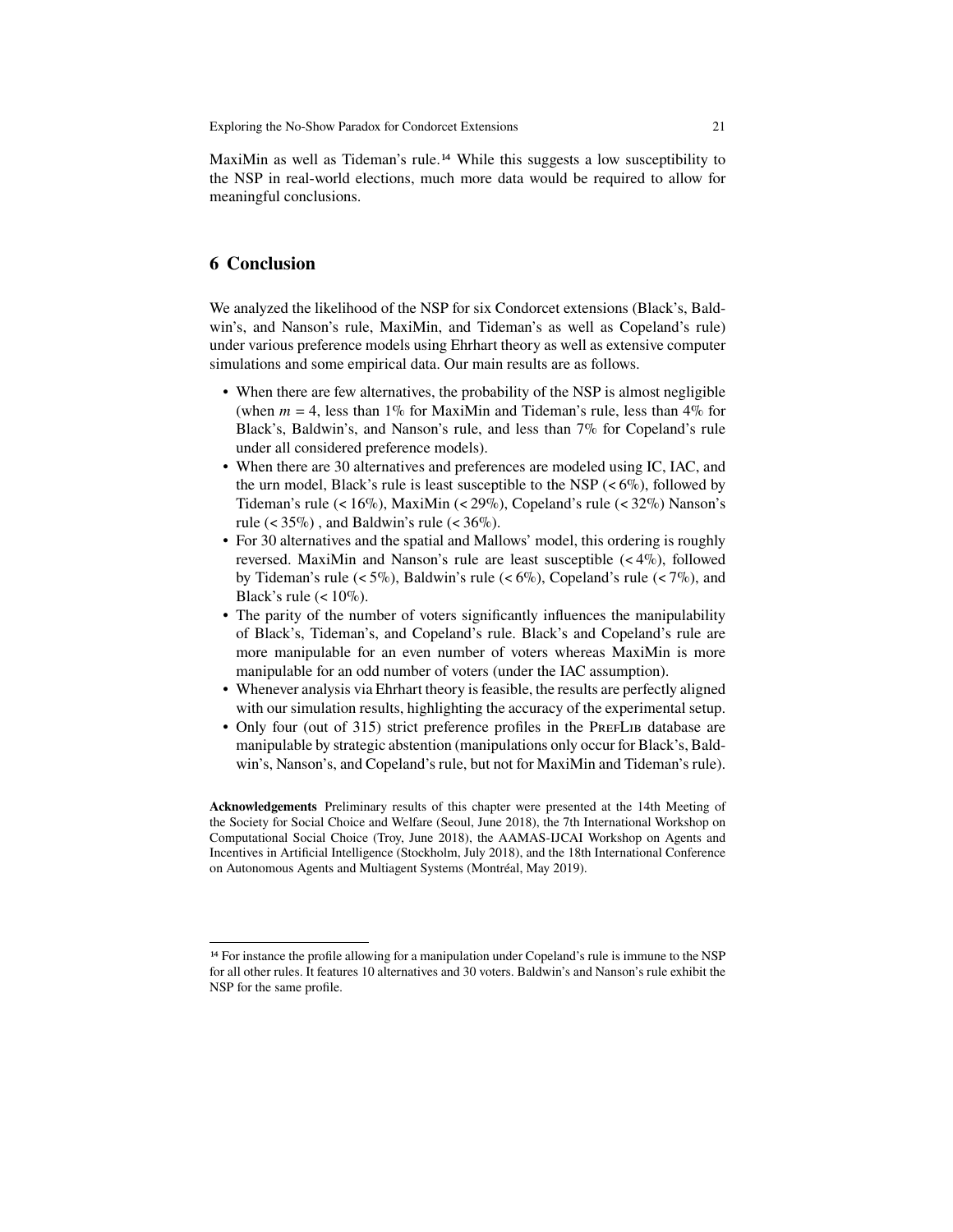## **References**

- Baldwin JM (1926) The technique of the Nanson preferential majority system of election. Transactions and Proceedings of the Royal Society of Victoria 39:42–52
- Berg S (1985) Paradox of voting under an urn model: The effect of homogeneity. Public Choice 47:377–387
- Black D (1958) The Theory of Committees and Elections. Cambridge University Press
- Brandl F, Brandt F, Hofbauer J (2015) Incentives for participation and abstention in probabilistic social choice. In: Proceedings of the 14th International Conference on Autonomous Agents and Multiagent Systems (AAMAS), IFAAMAS, pp 1411– 1419
- Brandl F, Brandt F, Hofbauer J (2017) Random assignment with optional participation. In: Proceedings of the 16th International Conference on Autonomous Agents and Multiagent Systems (AAMAS), IFAAMAS, pp 326–334
- Brandl F, Brandt F, Geist C, Hofbauer J (2019a) Strategic abstention based on preference extensions: Positive results and computer-generated impossibilities. Journal of Artificial Intelligence Research. Forthcoming
- Brandl F, Brandt F, Hofbauer J (2019b) Welfare maximization entices participation. Games and Economic Behavior 14:308–314
- Brandt F, Conitzer V, Endriss U, Lang J, Procaccia A (eds) (2016a) Handbook of Computational Social Choice. Cambridge University Press
- Brandt F, Geist C, Strobel M (2016b) Analyzing the practical relevance of voting paradoxes via Ehrhart theory, computer simulations, and empirical data. In: Proceedings of the 15th International Conference on Autonomous Agents and Multiagent Systems (AAMAS), IFAAMAS, pp 385–393
- Brandt F, Geist C, Peters D (2017) Optimal bounds for the no-show paradox via SAT solving. Mathematical Social Sciences 90:18–27, special Issue in Honor of Hervé Moulin
- Bruns W, Söger C (2015) The computation of generalized Ehrhart series in Normaliz. Journal of Symbolic Computation 68(2):75–86
- Bruns W, Ichim B, Römer T, Sieg R, Söger C (2019a) Normaliz. Algorithms for rational cones and affine monoids. Available at https://www.normaliz.uniosnabrueck.de
- Bruns W, Ichim B, Söger C (2019b) Computations of volumes and Ehrhart series in four candidates elections. Annals of Operations Research 280(1–2):241–265
- Copeland AH (1951) A 'reasonable' social welfare function. Mimeo, University of Michigan Seminar on Applications of Mathematics to the Social Sciences
- Critchlow DE, Fligner MA, Verducci JS (1991) Probability models on rankings. Journal of Mathematical Psychology 35:294–318
- De Loera JA, Hemmecke R, Tauzer J, Yoshida R (2004) Effective lattice point counting in rational convex polytopes. Journal of Symbolic Computation 38(4):1273– 1302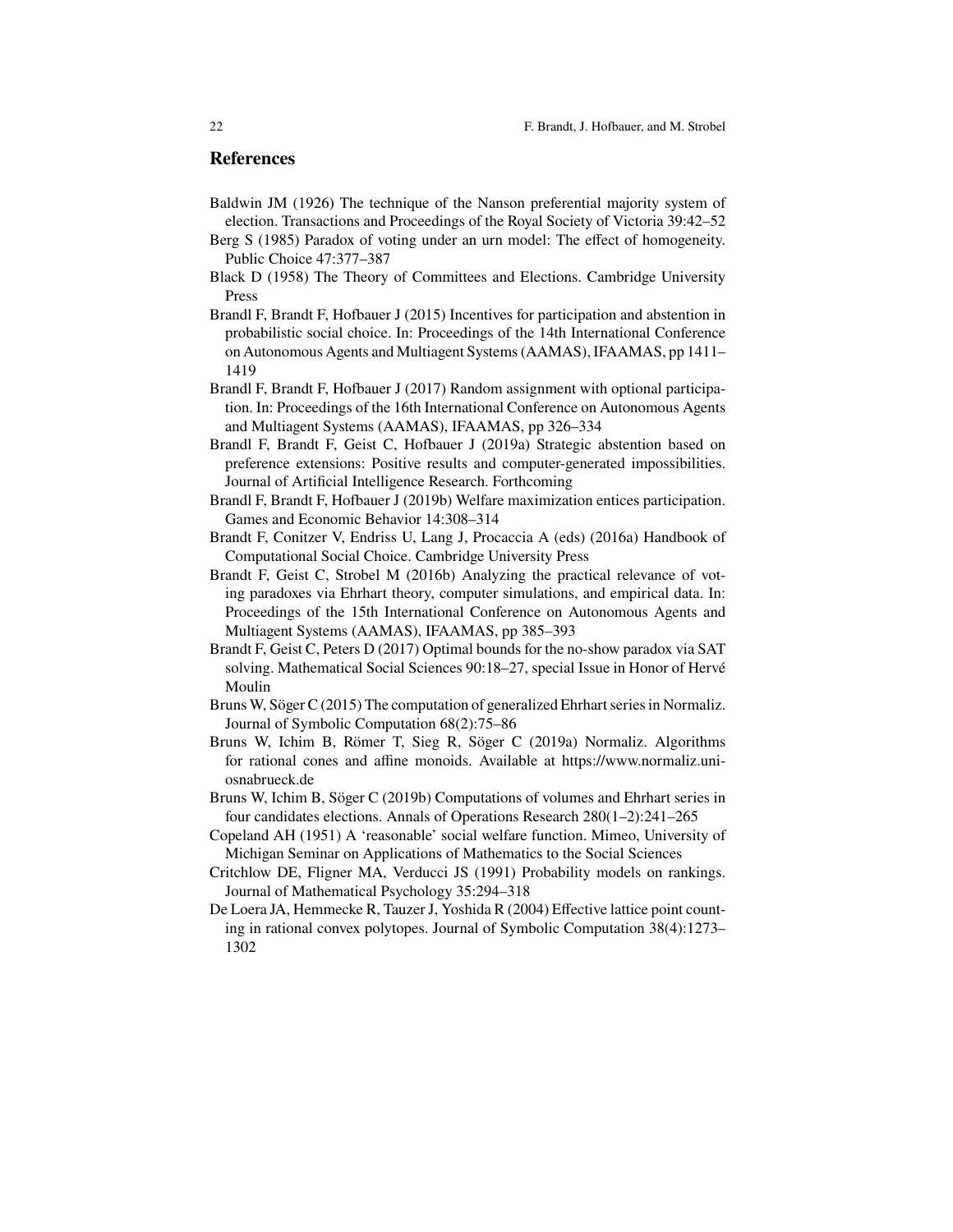Exploring the No-Show Paradox for Condorcet Extensions 23

- De Loera JA, Dutra B, Köppe M, Moreinis S, Pinto G, Wu J (2012) Software for exact integration of polynomials over polyhedra. ACM Communications in Computer Algebra 45(3/4):169–172
- Duddy C (2014) Condorcet's principle and the strong no-show paradoxes. Theory and Decision 77(2):275–285
- Ehrhart E (1962) Sur les polyèdres rationnels homothétiques à  $n$  dimensions. Compte-Rendus de l'académie des Sciences 254(4):616–618
- Felsenthal DS, Nurmi H (2018) Monotonicity violations by Borda's elimination and Nanson's rules: A comparison. Group Decision and Negotiation 27(4):637–664
- Fishburn PC (1977) Condorcet social choice functions. SIAM Journal on Applied Mathematics 33(3):469–489
- Fishburn PC, Brams SJ (1983) Paradoxes of preferential voting. Mathematics Magazine 56(4):207–214
- Gehrlein WV, Fishburn PC (1976) Concorcet's paradox and anonymous preference profiles. Public Choice 26(1):1–18
- Gehrlein WV, Lepelley D (2011) Voting Paradoxes and Group Coherence. Studies in Choice and Welfare, Springer-Verlag
- Gehrlein WV, Lepelley D (2017) Elections, Voting Rules and Paradoxical Outcomes. Studies in Choice and Welfare, Springer-Verlag
- Jimeno JL, Pérez J, García E (2009) An extension of the Moulin No Show Paradox for voting correspondences. Social Choice and Welfare 33(3):343–459
- Kamwa E, Merlin V, Top FM (2018) Scoring run-off rules, single-peaked preferences and paradoxes of variable electorate Working paper
- Kramer GH (1977) A dynamical model of political equilibrium. Journal of Economic Theory 16(2):310–334
- Le Breton M, Lepelley D, Smaoui H (2016) Correlation, partitioning and the probability of casting a decisive vote under the majority rule. Journal of Mathematical Economics 64:11–22
- Lepelley D, Merlin V (2000) Scoring run-off paradoxes for variable electorates. Economic Theory 17(1):53–80
- Lepelley D, Chantreuil F, Berg S (1996) The likelihood of monotonicity paradoxes in run-off elections. Mathematical Social Sciences 31(3):133–146
- Lepelley D, Louichi A, Smaoui H (2008) On Ehrhart polynomials and probability calculations in voting theory. Social Choice and Welfare 30(3):363–383
- Lepelley D, Moyouwou I, Smaoui H (2018) Monotonicity paradoxes in threecandidate elections using scoring elimination rules. Social Choice and Welfare 50(1):1–33
- Mallows CL (1957) Non-null ranking models. Biometrika 44(1/2):114–130
- Marden JI (1995) Analyzing and Modeling Rank Data. No. 64 in Monographs on Statistics and Applied Probability, Chapman & Hall
- Mattei N, Walsh T (2013) PrefLib: A library for preference data. In: Proceedings of the 3rd International Conference on Algorithmic Decision Theory (ADT), Springer-Verlag, Lecture Notes in Computer Science (LNCS), vol 8176, pp 259– 270